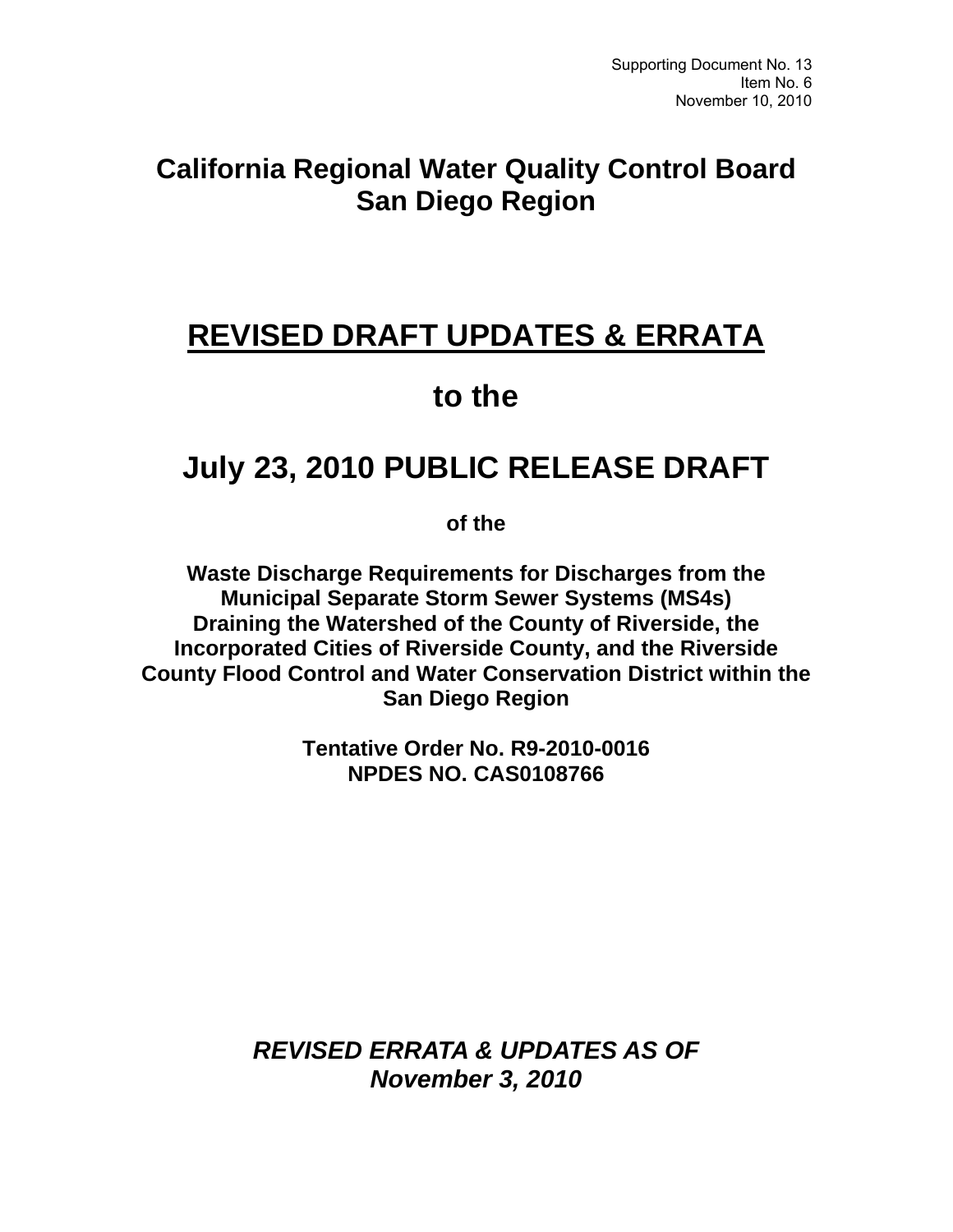This document represents tentative updates and errata to the July 23, 2010 release of Tentative Order No. R9-2010-0016 as of November 3, 2010. The errata represent minor clarifications and reference mistakes identified by Staff and/or in the response to comments on the public release of Tentative Order. The updates include changes made as a result of oral and written comments received on the July 23, 2010 public release of the Tentative Order. An original "Updates and Errata" document was released on September 29, 2010. This revised version includes those changes as well as minor revisions made to the following sections:

Errata: Finding B.1, Findings E.5, Attachment E Table 2, Attachment E Section II.A.2.c.(3), Attachment E footnotes 4 and 6, Fact Sheet discussion of Finding C.7, Fact Sheet footnote 42 and Note 2, Fact Sheet finding E.5, Fact Sheet footnote 153, Fact Sheet discussion on Finding E.9, and Fact Sheet footnote 158.

Updates: Finding A.3 with new footnote, Section F.1.d.(4)(c)(ii) with new footnote, Fact Sheet footnote 1, and Fact Sheet discussion of Finding C.14.

**Global Change:** Throughout the Tentative Order, Fact Sheet and Attachments, the adoption date is changed from October 13, 2010 to November 10, 2010.

### **Permit Errata**

**Title Page i. - NPDES NO. CAS010876640** 

| Title Page iv. - | David King Chair          | <b>Recreation / Wildlife</b> |
|------------------|---------------------------|------------------------------|
|                  | Grant Destache Vice Chair | <b>Industrial Water Use</b>  |
|                  | Eric Anderson             | Irrigated Agriculture        |
|                  | Wayne Rayfield            | <b>Water Quality</b>         |
|                  | George Loveland           | <b>Water Supply</b>          |
|                  | Marc Luker                | Undesignated (Public)        |
|                  | <b>Gary Strawn</b>        | <b>Recreation / Wildlife</b> |
|                  | <b>Bill Green</b>         | <b>Water Quality</b>         |

**Page # 2, Finding B.1** - Each of the persons in Table 1 below, hereinafter called Copermittees or dischargers, owns or operates an MS4, through which it discharges into waters of the United States (U.S.) within the San Diego Region. These MS4s fall into one or more of the following categories: (1) a medium or large MS4 that services a population of greater than 100,000 or 250,000 respectively; or (2) a small MS4 that is "interrelated" to a medium or large MS4; or (3) an MS4 that contributes to a violation of a water quality standard; or (4) an MS4 which is a significant contributor of pollutants to waters of the U.S.

Table 1. Municipal Copermittees

| 1. City of Murrieta | 4. County of Riverside                |
|---------------------|---------------------------------------|
| 2. City of Temecula | 5. Riverside County Flood Control and |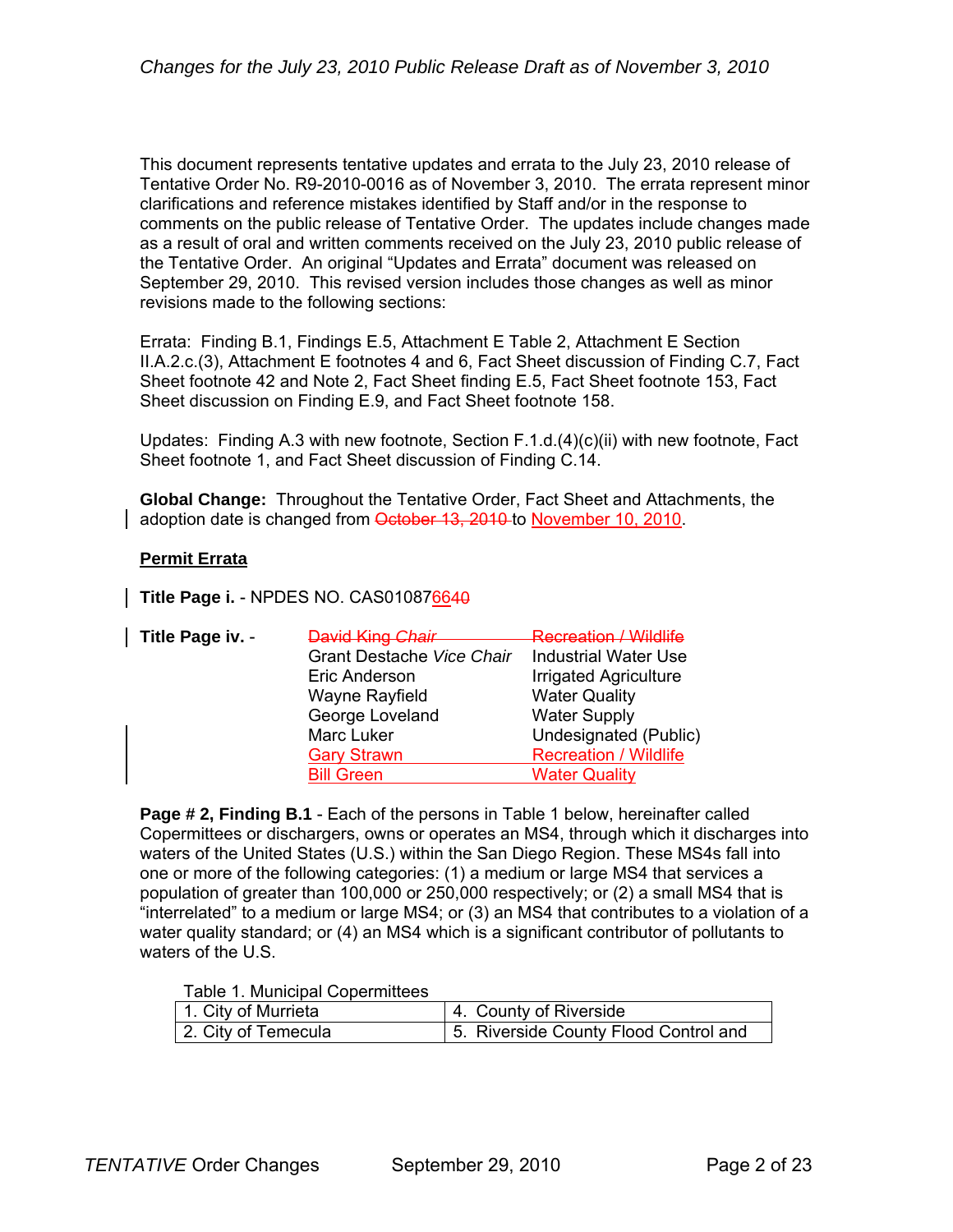*Changes for the July 23, 2010 Public Release Draft as of November 3, 2010* 

| 3. City of Wildomar                                              | <b>Water Conservation District</b> |
|------------------------------------------------------------------|------------------------------------|
| <sup>+</sup> A City of Manifag<br><del>u. Uny ul ivichiice</del> |                                    |

The Cities of Murietta, Menifee and Wildomar also discharge into the waters of the U.S. in the California Regional Water Quality Control Board, Santa Ana Region (Santa Ana Water Board), so are located partially within both the San Diego and Santa Ana Water Board boundaries. Water Code (WC) section 13228 provides a way to streamline the regulation of entities whose jurisdictions straddle the border of two or more Regions. WC section 13228 is implemented in this Order to ease the regulatory burden on Storm Water Agencies and Municipalities that lie in both the San Diego Water Board and the adjacent Santa Ana Water Board's jurisdiction. As allowed by California Water Code (CWC) §13228, these Cities of Murietta, Menifee, and Wildomar submitted written requests to be regulated for MS4 purposes under a permit adopted by only one Water Board. As authorized by CWC §13228 and pursuant to a written agreements dated September 28, 2010 between the San Diego Water Board and the Santa Ana Water Board, the Cities of Murrieta and Wildomar are wholly regulated by the San Diego Water Board under this Order, including those portions of the Cities jurisdiction not within the San Diego Water Board's region. Similarly, the City of Menifee is wholly regulated by the Santa Ana Water Board under Order No. R8-2010-0033, including those portions of the City of Menifee within the San Diego Water Board's region $<sup>4</sup>$ .</sup>

**Page # 7, Finding D.1.d - Updated individual** *Drainage Area Storm Water Management* Plans (Individual DASWMP or JRMP), and Watershed Stormwater Management Plans (watershed SWMPs or Watershed Workplans), which, together with references in the DAMP, describe the Copermittees' runoff management programs in their entirety, are needed to guide the Copermittees' runoff management efforts and aid the Copermittees in tracking runoff management program implementation. Hereinafter, the individual DASWMP is referred to as the JRMPs and the Watershed SWMP is referred to as the Watershed Workplan. It is practicable for the Copermittees to update the JRMPs and Watershed Workplans within the timeframe specified in this Order, since significant efforts to develop these programs have already occurred.

**Page # 13, Finding E.5 -** Section 303(d)(1)(A) of the CWA requires that "Each state shall identify those waters within its boundaries for which the effluent limitations…are not stringent enough to implement any water quality standard (WQS) applicable to such waters." The CWA also requires states to establish a priority ranking of impaired waterbodies known as Water Quality Limited Segments and to establish Total Maximum Daily Loads (TMDLs) for such waters. This priority list of impaired waterbodies is called the Section 303(d) List. The 2006 303(d) List was approved by the State Water Board on October 25, 2006. On June 28, 2007 the 2006 303(d) List for California was given final approval by the USEPA. The 303(d) List was recently updated, and on December 16, 2009 the 2008 303(d) List was approved by the San Diego Water Board. The 2008 303(d) List for the San Diego Region was approved by the State Water Board on August 4, 2010. The 2008 303(d) List is awaiting State Water Board and USEPA approval.

**Page # 15, Finding E.9** - Storm water discharges from developed and developing areas in Riverside County are significant sources of certain pollutants that can cause, may be causing, threatening to cause or contributing to water quality impairment in the waters of Riverside County. Furthermore, as delineated in the CWA section 303(d) list in Table 2,

 $\overline{a}$ 

 $^{\rm 4}$ Until an agreement is finalized, the City of Menifee is included as a Copermittee in this Order.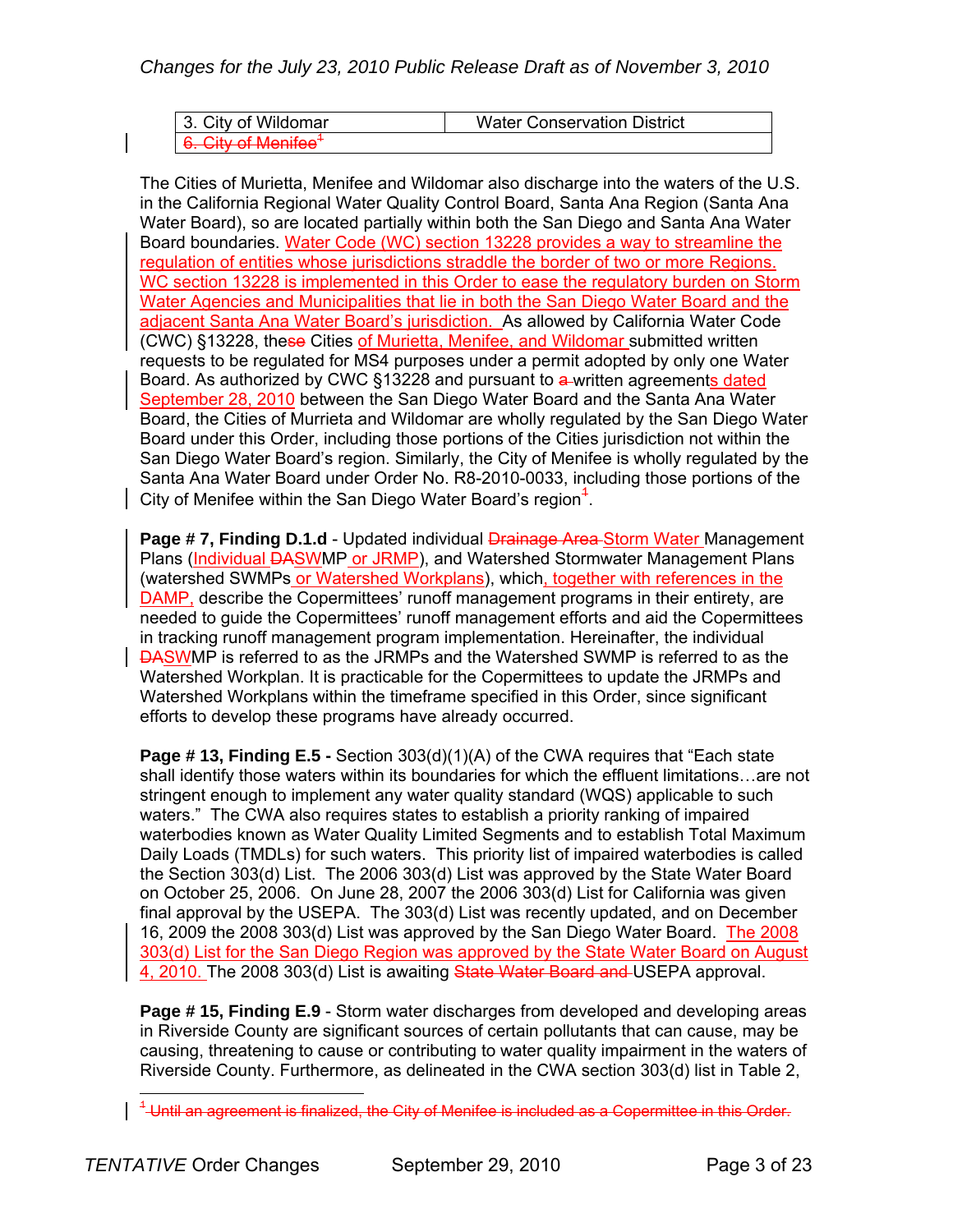the San Diego Water Board has found that there is a reasonable potential that municipal storm water and non-storm water discharges from MS4s cause or may cause or contribute to an excursion above water quality standards for the following pollutants: Indicator Bacteria (including Fecal Coliform and E. Coli), Copper, Manganese, Iron, Chlorpyrifos, Diazinon, Sulfates, Phosphorous, Nitrogen, Total Dissolved Solids (TDS), and Toxicity, and Turbidity. In accordance with CWA section  $303(d)$ , the San Diego Water Board is required to establish TMDLs for these pollutants to these waters to eliminate impairment and attain water quality standards. Therefore, certain early pollutant control actions and further pollutant impact assessments by the Copermittees are warranted and required pursuant to this Order.

**Page # 20, Section C.2** – In response to an exceedance of an NAL, the Copermittee(s) having jurisdiction must investigate and seek to identify the source of the exceedance in a timely manner.

**Page # 23, Section D.2** – The end-of-pipe assessment points for the determination of SAL compliance are all-major outfalls, as defined in 40 CFR 122.26(b)(5) and (b)(6) and Attachment E of this Order.

**Page # 24, Section E.1** - Each Copermittee must establish, maintain, and enforce adequate legal authority within its jurisdiction to control pollutant discharges into and from its MS4 through ordinance, statute, permit, contract or similar means.

**Page # 25, Section E.2** - Each Copermittee must submit on or before June 30, 2012, a statement certified by its chief legal counsel that the Copermittee has taken the necessary steps to obtain and maintain full legal authority within its jurisdiction to implement and enforce each of the requirements contained in 40 CFR 122.26(d)(2)(i)(A-F) and this Order.

**Page # 33, Section F.1.d.(4)(b)(i), Footnote 12** – Priority Development Projects proposing to dredge or fill materials in waters of the U.S. must obtain a CWA Section 401 Water Quality Certification.and/or Priority Development Projects proposing to discharge waste in waters of the State must obtain a CWA §401 Water Quality Certification and/or Waste Discharge Requirements.

**Page # 39, Section F.1.f.(2)(a)** - At a minimum, high priority projects include those projects that generate pollutants (prior to treatment) within the tributary area of and within the same hydrologic subarea as a 303(d) listed waterbody impaired for that pollutant; or those projects generating pollutants within the tributary area for and within the same hydrologic subarea as an observed action level exceedance of that pollutant.

**Page # 43, Section F.1.h.(2)** - In addition to the control measures that must be implemented by Priority Development Projects per section F.1.h.(1)(d), the HMP must include a suite of management measures to that can be used on Priority Development Projects to mitigate hydromodification impacts, protect and restore downstream beneficial uses and prevent or further prevent adverse physical changes to downstream channels. The measures must be based on a prioritized consideration of the following elements in this order:

**Page # 43, Section F.1.h.(3)** - As part of the HMP, the Copermittees may develop a waiver program that allows a redevelopment Priority Development Project, as defined in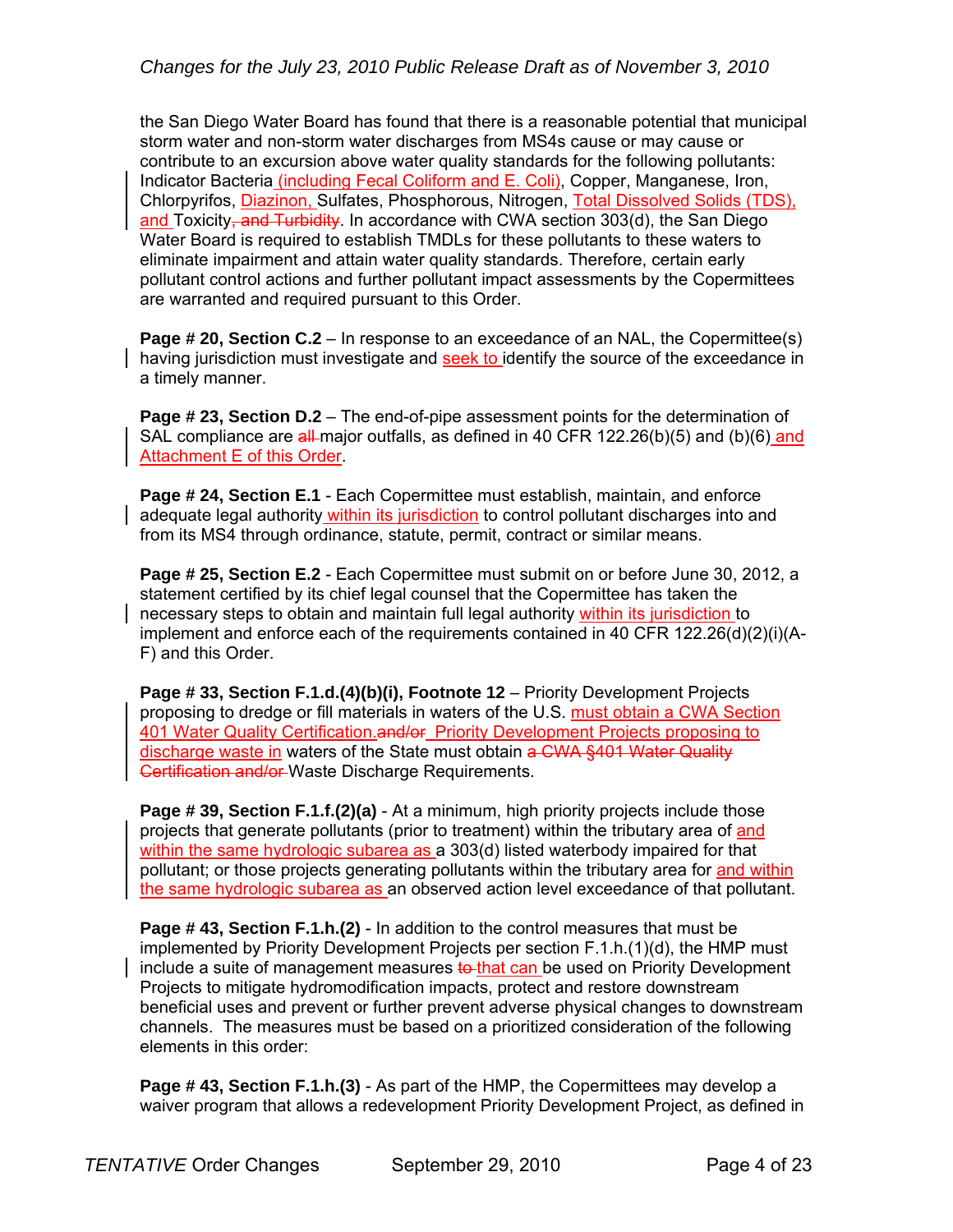Section F.1.d.(1)(b), to implement offsite mitigation measures. A waiver may be granted if onsite management and control measures are technically infeasible to fully achieve post-project runoff flow rates and durations that do not exceed the pre-development (naturally occurring) runoff flow rates and durations. Redevelopment projects that are granted a waiver under the program must not have post-project runoff flow rates and durations that exceed the pre-project runoff flow rates and durations. The estimated incremental hydromodification impacts from not achieving the pre-development (naturally occurring) runoff flow rates and durations for the project site must be fully mitigated. The offsite mitigation must be within the same stream channel system to which the project discharges. Mitigation projects not within the same stream channel system but within the same hydrologic unit may be approved provided that the project proponent demonstrates that mitigation within the same stream channel is infeasible and that the mitigation project will address similar impacts as expected from the project.

**Page # 45, Section F.1.i** - The Copermittees must develop, where they do not already exist, and implement or require implementation, of erosion and sediment control BMPs after construction of new unpaved roads. At a minimum, the BMPs must include the following, or alternative BMPs that are equally effective:

**Page # 51, Section F.3.a.(1)** - Each Copermittee must maintain an updated watershedbased inventory of all its municipal areas and those activities that have the potential to generate pollutants. The inventory must include the name, address (if applicable), and a description of the area/activity; which pollutants are potentially generated by the area/activity; whether the area/activity is adjacent to an ESA; and identification of whether the area/activity is tributary to and within the same hydrologic subarea as a CWA section 303(d) water body segment and generates pollutants for which the water body segment is impaired. Linear facilities, such as roads, streets, and highways, do not need to be individually inventoried. The use of an automated database system, such as Geographical Information Systems (GIS) is highly recommended.

**Page # 52, Section F.3.a.(2)(d)** - Designate BMPs for ESAs and 303(d) Impairments: Each Copermittee must designate enhanced measures for its municipal areas and activities tributary to and within the same hydrologic subarea as CWA section 303(d) impaired water body segments when an area or those activities have the potential to generate pollutants for which the water body segment is impaired. Each Copermittee must also designate additional controls for its municipal areas and activities within or directly adjacent to or discharging directly to receiving waters within environmentally sensitive areas (as defined in Attachment C of this Order).

**Page # 52, Section F.3.a.(8)(a)(iii)** - Areas and activities tributary to and within the same hydrologic subarea as a CWA section 303(d) impaired water body segment, where an area or activity generates pollutants for which the water body segment is impaired.

**Page # 56, Section F.3.a.(10) – Copermittee Maintained Unpaved Roads Maintenance** 

- (a) The Copermittees must develop, where they do not already exist, and implement or require implementation of, BMPs for erosion and sediment control measures during their maintenance activities on Copermittee maintained unpaved roads, particularly in or adjacent to receiving waters.
- (b) The Copermittees must develop and implement or require implementation of appropriate BMPs to minimize impacts on streams and wetlands during their unpaved road maintenance activities.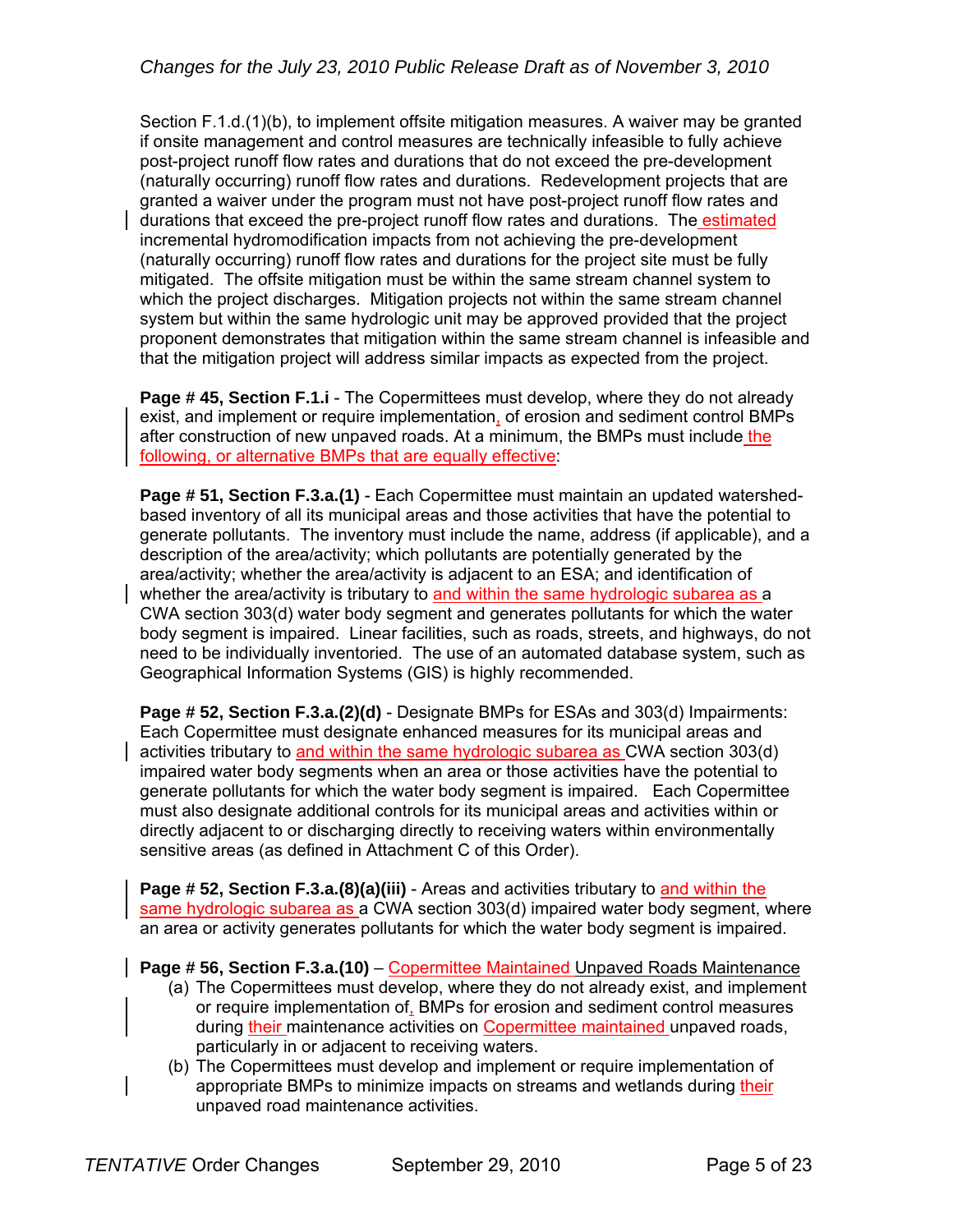- (c) The Copermittees must regularly maintain as necessary their unpaved roads adjacent to streams and riparian habitat to reduce erosion and sediment transport;
- (d) Re-grading of unpaved roads during maintenance must be sloped outward where consistent with road engineering safety standards or alternative equally effective BMPs must be implemented to minimize erosion and sedimentation from unpaved roads;
- (e) Through their regular maintenance of unpaved roads, the Copermittees must examine the feasibility of replacing existing culverts or design of new culverts or bridge crossings to reduce erosion and maintain natural stream geomorphology.

**Page # 58, Section F.3.b.(1)(a)(iii)** - ESAs and 303(d) Listed Waterbodies: All other commercial or industrial sites/sources tributary to and within the same hydrologic subarea as a CWA Section 303(d) impaired water body segment, where the site/source generates pollutants for which the water body segment is impaired. All other commercial or industrial sites/sources within or directly adjacent to or discharging directly to receiving waters within environmentally sensitive areas (as defined in Attachment C of this Order) or that generate pollutants tributary to and within the same hydrologic subarea as an observed exceedance of an action level.

**Page # 58, Section F.3.b.(2)(b)** - Designate / Update Minimum BMPs: Each Copermittee must designate a minimum set of BMPs for all inventoried industrial and commercial sites/sources. Where BMPs have already been designated, each Copermittee must review and update its existing BMPs for adequacy within one year of permit adoption no later than with the submittal of the JRMP. Copermittees may continue to regularly review and update their designated BMPs for adequacy and subsequently submit any updates in their Annual Report. The designated minimum BMPs must be specific to facility types and pollutant-generating activities, as appropriate.

**Page # 58-59, Section F.3.b.(2)(c)** - Designate Enhanced BMPs for ESAs and 303(d) Impairments: Each Copermittee must designate enhanced measures for inventoried industrial and commercial sites/sources tributary to and within the same hydrologic subarea as CWA section 303(d) impaired water body segments (where a site/source generates pollutants for which the water body segment is impaired). Each Copermittee must also designate additional controls for industrial and commercial sites/sources within or directly adjacent to or discharging directly to coastal lagoons, the ocean, or other receiving waters within environmentally sensitive areas (as defined in Attachment C of this Order). Copermittees may continue to regularly review and update their designated enhanced BMPs for adequacy and subsequently submit any updates in their next Annual Report.

**Page # 60, Section F.3.b.(4)(a)(i)** - Review of BMP implementation plans not including SSMPs required pursuant to section F.1.d, if the site uses or is required to use such a plan;

**Page # 60, Section F.3.b.(4)(b)** – Delete the section:

(b) Each Copermittee must annually notify the San Diego Water Board, prior to the commencement of the rainy season, of all Industrial Sites and Industrial Facilities subject to the General Industrial Permit or other individual NPDES permit with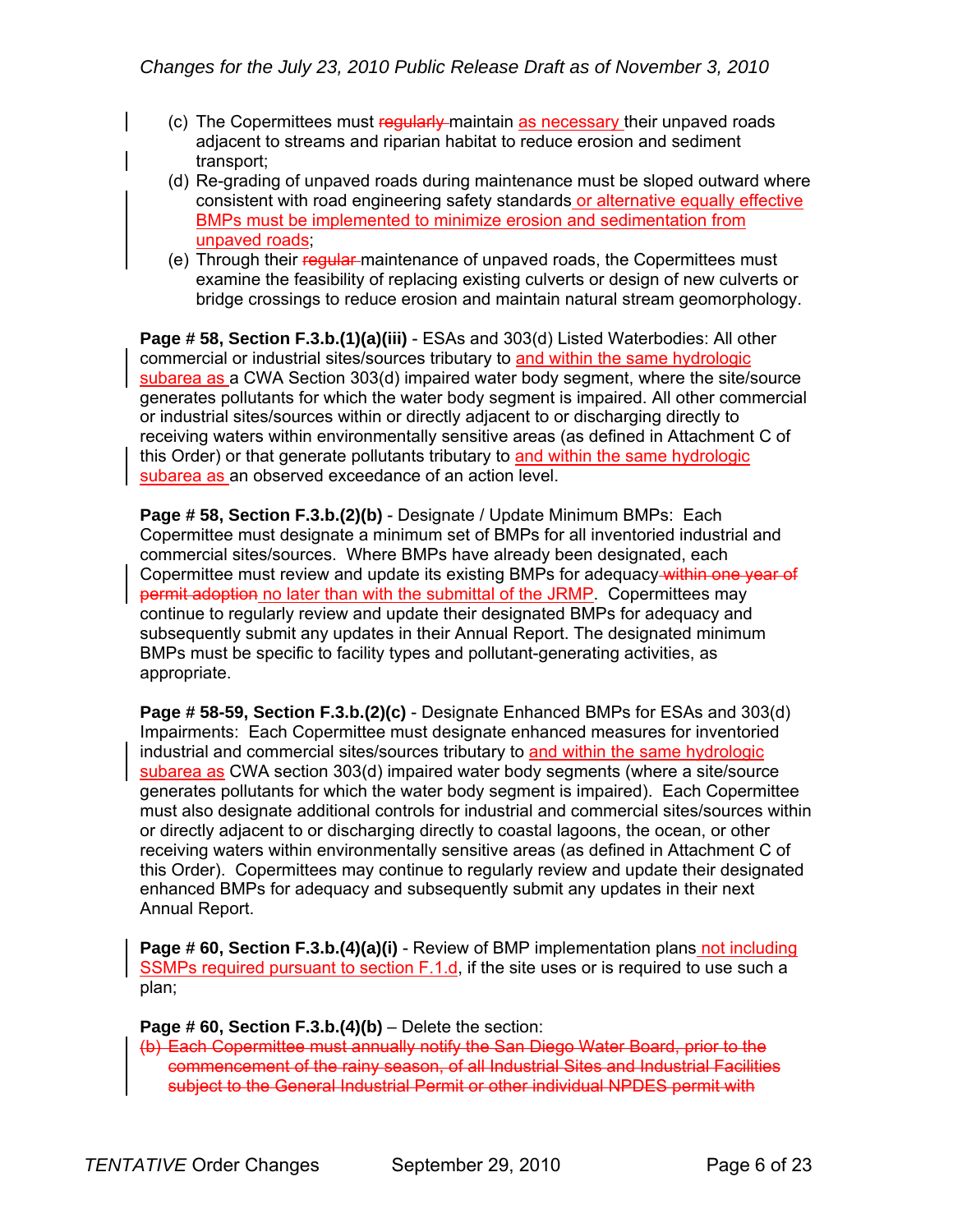*Changes for the July 23, 2010 Public Release Draft as of November 3, 2010* 

alleged violations of the Copermittees ordinances, that pose a significant threat to water quality.

**Page # 62, Section F.3.b.(6)** – Add the section: (6) Reporting of Non-Compliant Sites

Each Copermittee must annually notify the San Diego Water Board, prior to the commencement of the wet season, of any unresolved high level enforcement action (as defined in the Copermittees' JRMP) that poses a significant threat to water quality in its jurisdiction as a result of violations of their storm water ordinances.

**Page # 62, Section F.3.c.(1)(e)** - Any residential areas tributary to and within the same hydrologic subarea as a CWA section 303(d) impaired water body, where the residence generates pollutants for which the water body is impaired; and

**Page # 64, Section F.3.d** – Each Copermittee must develop and implement a retrofitting program that meets the requirements of this section. The goals of the existing development retrofitting program are to address the impacts of existing development through retrofit projects that reduce impacts from hydromodification, promote LID, support riparian and aquatic habitat restoration, reduce the discharges of storm water pollutants from the MS4 to the MEP, and prevent discharges from the MS4 from causing or contributing to a violation of water quality standards. Where feasible, at the discretion of the Copermittee, the existing development retrofitting program may be coordinated with flood control projects and other infrastructure improvement programs.

**Page # 65, Section F.3.d.(5)** – The known completed retrofit BMPs must be tracked in accordance with Section F.1.f. Retrofit BMPs on publicly owned properties must be inspected per section F.1.f . Privately owned retrofit BMPs must be inspected as needed to ensure proper operation and maintenance.

**Page # 69, Section F.4.h** - Each Copermittee must implement management measures and procedures (including a notification mechanism) to prevent, respond to, contain and clean up all sewage (see below) and other spills that may discharge into its MS4 from any source (including private laterals and failing septic systems). Copermittees must coordinate with spill response teams to prevent entry of spills into the MS4 and contamination of surface water, ground water and soil. Each Copermittee must coordinate spill prevention, containment and response activities throughout all appropriate Copermittee departments, programs and agencies so that maximum water quality protection is available at all times.

**Page # 69-70, Section F.6.a.(1)** - At a minimum, the Copermittee education programs must educate each target community on the following topics, as appropriate to the target community's potential storm water and non-storm water discharges to the MS4:

- (a) Applicable water quality laws, regulations, permits, and requirements;
- (b) Best management practices;
- (c) General runoff concepts;
- (d) Existing water quality, including local water quality conditions, impaired waterbodies and environmentally sensitive areas; and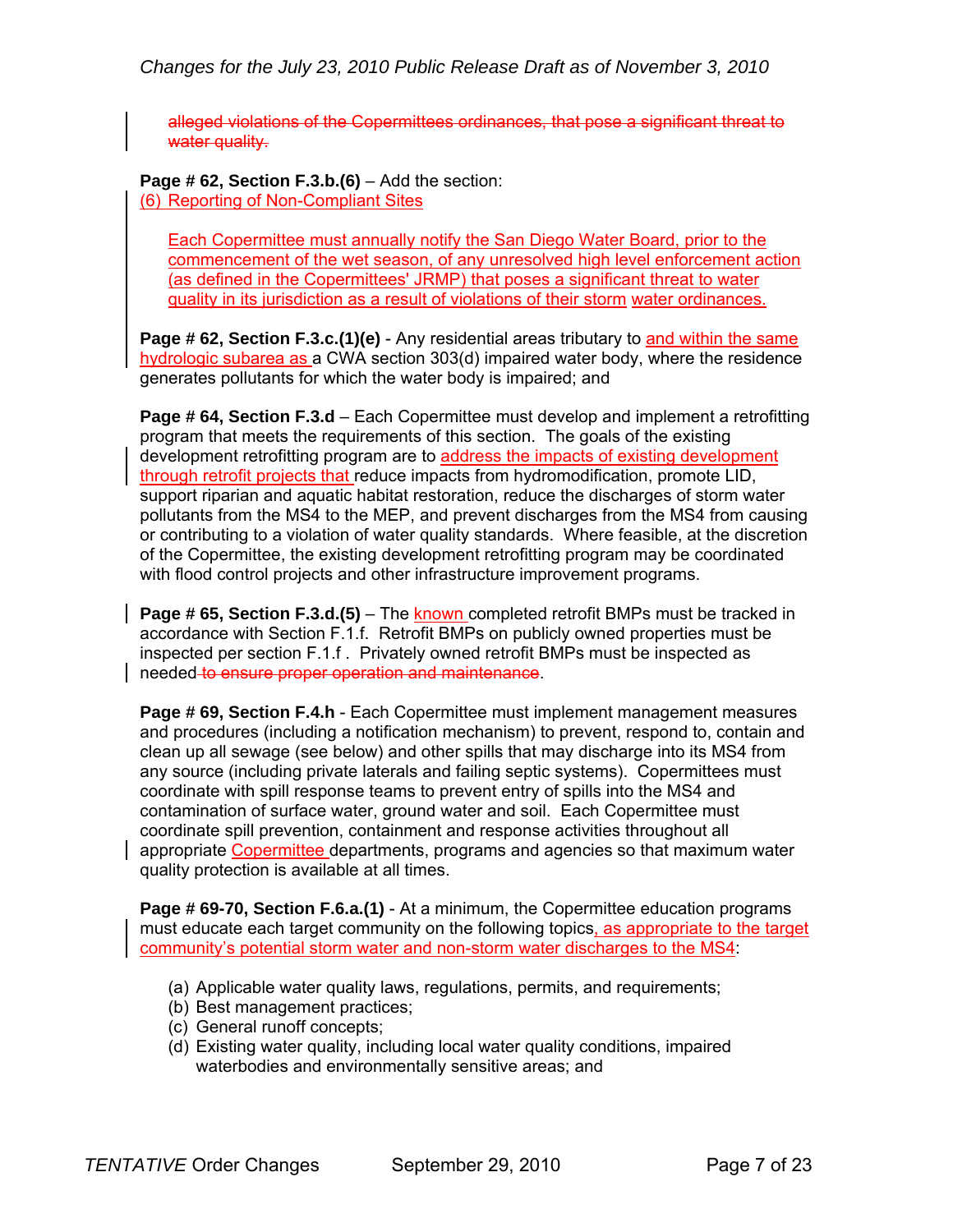(e) Other topics, as determined by the Copermittee(s), such as public reporting mechanisms, water conservation, low-impact development techniques, and public health and vector issues associated with runoff.

**Page # 72, Section G.1.d** - Develop a watershed BMP implementation strategy to attain receiving water quality objectives in the identified highest priority water quality problem(s) and locations. The BMP implementation strategy must include a schedule for implementation of the BMPs-**projects** to abate specific receiving water quality problems and a list of criteria to be used to evaluate BMP effectiveness. Identified watershed water quality problems may be the result of jurisdictional discharges that will need to be addressed with BMPs applied in a specific jurisdiction in order to generate a benefit to the watershed. This implementation strategy must include a map of any implemented and/or proposed BMPs.

**Page # 74, Section I.2** - The Cities of Wildomar and Murrieta must comply with the requirements and WLAs assigned to the discharges from their MS4s contributing to the Lake Elsinore/Canyon Lake (San Jacinto Watershed) Nutrient TMDLs as specified in Section VI.D.2 of the Santa Ana Water Board's Order R8-2010-0033, including relevant sections of the fact sheet and findings, and subsequent revisions thereto.

**Page # 77, Section K.2.a.(2)** - Within 180 days of determination that the SSMP is in compliance with this Order's provisions, each Copermittee must amend its ordinances consistent with the SSMP and implement the updated SSMP. Any amended or new ordinances must be submitted to the San Diego Water Board within 30 days of adoption the applicable Annual Report.

**Page # 84, Section M.3** - Produce and submit Coordinate the submittal of the documents and reports as required by section K of this Order and Receiving Waters and MS4 Discharge Monitoring and Reporting Program No. R9-2010-0016 in Attachment E of this Order.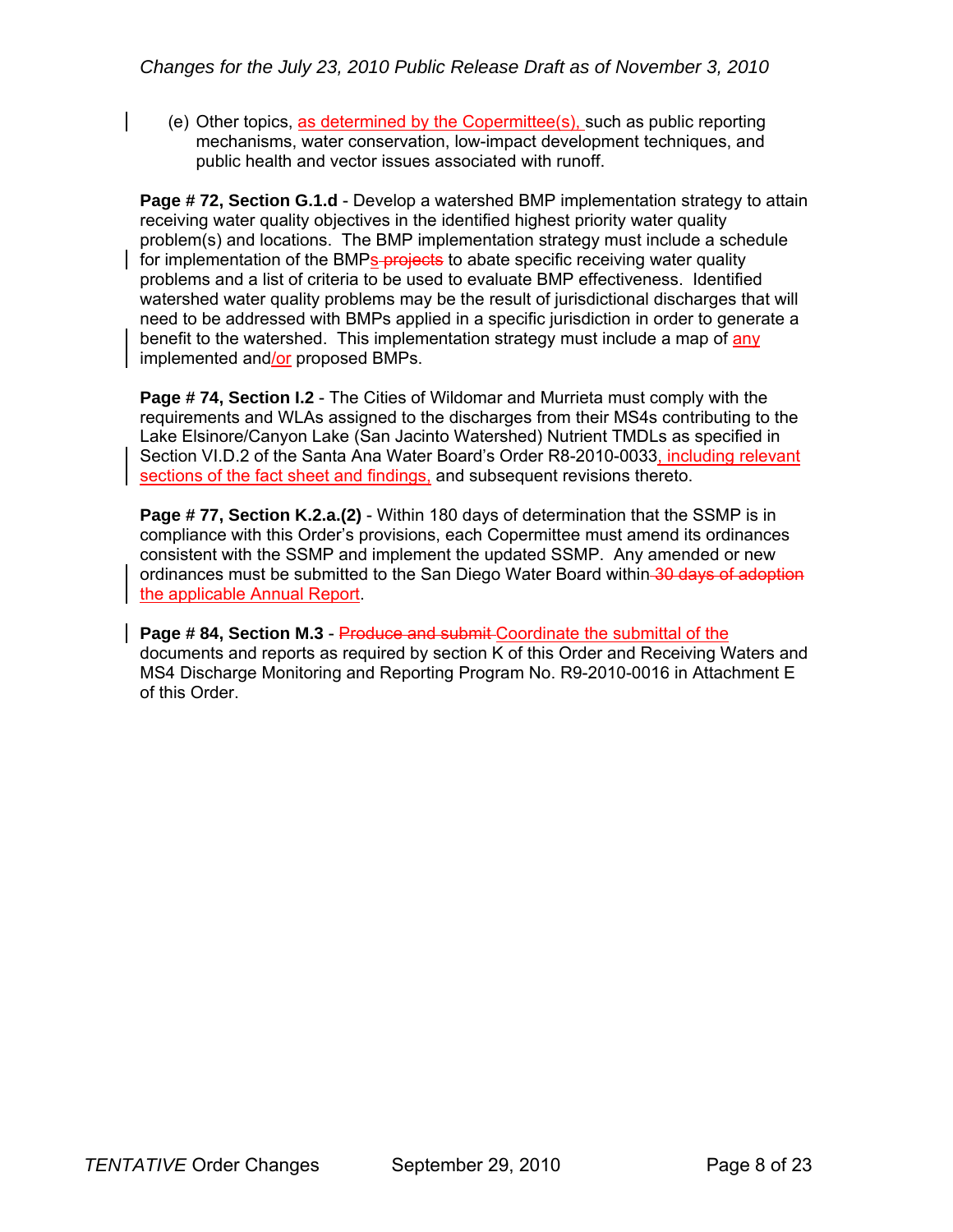### **Attachments Errata**

**Page # B-9, Section Att. B.7.(m)** - *Noncompliance*. Any noncompliance with this Order constitutes violation of the CWAC and is grounds for denial of an application for modification of the Order (also see 40 CFR 122.41(a)).

**Page # E-3, Section II.A.1.d** - Protocols: Protocols for mass loading sampling and analysis including analytical methods, target reporting limits, and data reporting formats must be compatible with the State Water Resources Control Board's (State Water Board's) State Surface Water Ambient Monitoring Program (SWAMP). If the mass loading sampling and analysis are determined to be impracticable with the SWAMP standards, the Copermittees must provide a written explanation and discussion in the submittal of the Planned Monitoring Program. Wet weather samples must be timeflowweighted composites, collected for the duration of the entire runoff event. Where such monitoring is not practical, such as for large watersheds with significant groundwater recharge flows, composites must be collected at a minimum during the first 3 hours of flow. Dry weather event sampling must be time-weighted composites composed of 24 discrete hourly samples, whereby the mass loads of pollutants are calculated as the product of the composite sample concentration and the total volume of water discharged past the monitoring point during the time of sample collection.

**Page # E-6, Table 2. Toxicity Testing for Mass Loading (II.A.1) and Stream**  Assessment (II.A.2) – Delete "Bioassessment" and replace with "Stream Assessment".

**Page # E-7, Section II.A.2.c.(3)** - Monitoring of stream assessment stations must be conducted according to the most current bioassessment Standard Operating Procedures (SOP) developed by the Surface Water Ambient Monitoring Program (SWAMP), and amendments, as amendedapplicable. In collecting macroinvertebrate samples, the discharger must use the "Reachwide Benthos (Multihabitat) Procedure." The discharger must conduct, concurrently with all required macroinvertebrate collections, the "full" suite of physical/habitat characterization measurements specified in the SWAMP Bioassessment SOP, and as summarized in the *SWAMP Stream Habitat Characterization Form — Full Version*.

**Page # E-7, Footnote 4** - Ode, P.R.. 2007. Standard operating procedures for collecting macroinvertebrate samples and associated physical and chemical data for ambient bioassessments in California. California State Water Resources Control Board Surface Water Ambient Monitoring Program (SWAMP) Bioassessment SOP 001. http://www.swrcb.ca.gov/water\_issues/programs/swamp/tools.shtml#monitoring

**Page # E-8, Footnote 6** - Fetscher et al. 2009. Standard Operating Procedures for Collecting Stream Algae Samples and Associated Physical Habitat and Chemical Data for Ambient Bioassessments in California.

**Page # E-14, Section II.C.1.b.(1)** - Determining Sampling Frequency: Effluent analytical monitoring must be conducted at major outfalls and identified stations. The Copermittees must sample a representative number percentage of major outfalls and identified stations within each hydrologic subarea. The sampling must be done to assess compliance with dry weather non-storm water action levels pursuant to section C of this Order. All monitoring conducted must be preceded by a minimum of 72 hours of dry weather.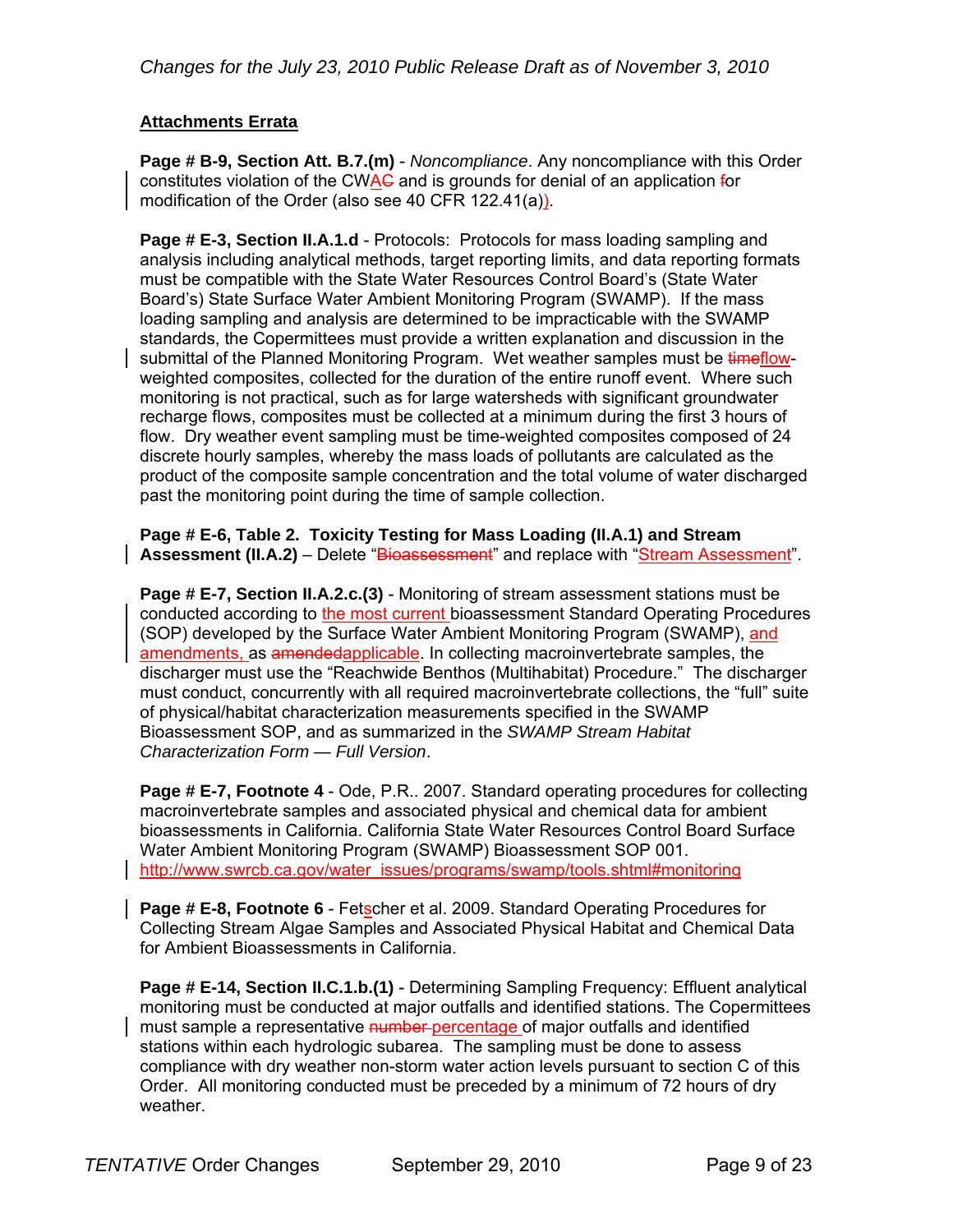**Page # E-14, Section II.C.1.b.(2)** - Sampling of non-storm water discharges may be done utilizing grab samples. If a ponded MS4 discharge is observed at a monitoring station, the Copermittee(s) must record the observation and collect at least one (1) grab sample. If flow is evident, a 1-hour composite sample may be taken. The Copermittee(s) must estimate the discharge flow by measuring the width of water surface, approximate depth of water, and approximate flow velocity. A flow meter may also be utilized.

**Page # E-27, Section III.B.** - For the October 2010 to October 2012 monitoring period, the Principal Copermittee must submit the Receiving Waters Monitoring Annual Report as required under Order No. 2004-0001. The Receiving Waters Monitoring Annual Report must address the monitoring conducted to comply with the requirements of Order No. 2004-0001.

**Page # E-27, Section III.C. –** Table 5. Table of Required MRP Reporting Dates and Frequencies. ... Draft Trash and Litter Impairment-Special Study.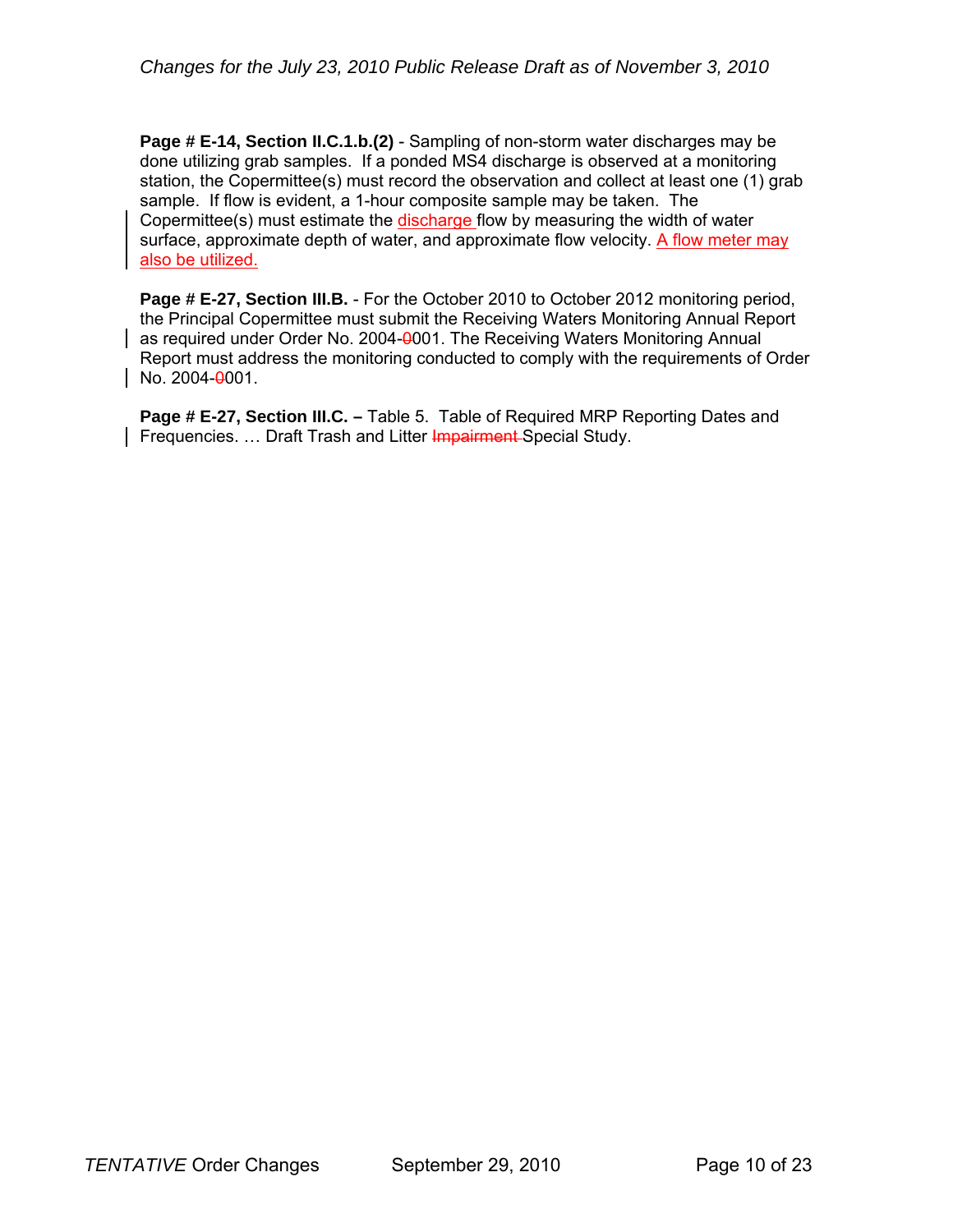### **Fact Sheet Errata**

**Page # 23-24, Discussion of Finding B.1** - Included in Table 1 of the Order are the Cities of Menifee, Murrieta, Temecula, and Wildomar, the County of Riverside, and the Riverside County Flood Control and Water Conservation District. The Cities of Wildomar and Menifee are newly incorporated cities. Both Cities were previously a part of the County of Riverside's jurisdiction and have an MS4 interrelated to other Copermittee MS4s in the San Diego Region. The boundaries of the Cities of Menifee, Murrieta, and Wildomar fall within the jurisdiction of both the San Diego Water Board and the Santa Ana Water Board.

As requested by the Cities of Menifee, Murrieta, and Wildomar, and pursuant to an agreement between the San Diego and Santa Ana Water Boards as authorized by CWC section 13228, the MS4s of the Cities of Murrieta and Wildomar are to be wholly regulated by the San Diego Water Board under this Order, and the MS4 of the City of Menifee is to be wholly regulated by the Santa Ana Water Board under Order No. R8- 2010-0033. The agreement between the San Diego and Santa Ana Water Board to regulate the Cities of Menifee, Murrieta, and Wildomar will be subject to change with each permit renewalsufficient notice, and for good cause. Until the an agreement between the San Diego Water Board and Santa Ana Water Board is finalized to allow the City of Menifee to be wholly regulated by the Santa Ana Water Board under Order No. R8-2010-0033, the City of Menifee will remain as a Copermittee under this Order.

**Page # 32, Discussion of Finding C.7 -** This finding identifies the major receiving water bodies in the Riverside County portion of the Santa Margarita Hydrologic Unit that are listed as impaired on the CWA section 303(d) List of Impaired Waters (303(d) List). The 2006 303(d) List has been approved by the San Diego Water Board, State Water Board, and USEPA. The 2008 303(d) List was approved by the San Diego Water Board on December 18, 2009 and by the State Water Board on August 4, 2010, and is awaiting State Water Board and USEPA approval. The 303(d) list identifies waters that do not meet water quality standards after applying certain required technology-based effluent limits ("impaired" water bodies). As part of this listing process, states are required to prioritize waters/watersheds for future development of Total Maximum Daily Loads (TMDLs). The listed 303(d) pollutant(s) of concern do not necessarily reflect impairment of the entire corresponding major surface water bodies. The specific impaired portions of each water body are listed in the 2006 and 2008 303(d) Lists.

**Page # 32, Footnote 42 –** 42 Cheation 303(d) List of Water Quality Limited Segments, <sup>42</sup> The 2008 Clean Water Act Section 303(d) List of Water Quality Limited Segments, approved by the San Diego Water Board and State Water Board, is available on-line at http://www.swrcb.ca.gov/rwqcb9/water\_issues/programs/303d\_list/index.shtml

**Page # 34, Note 2 to the Comparison of Riverside County 303(d) Listings Table -** 

2. Water bodies and pollutants on the 2008 303(d) List was were approved by the San Diego Water Board on December 18, 2009 and by the State Water Board on August 4, 2010, and is are awaiting final approval by the State Water Board and USEPA.

**Page # 59. Finding D.1.d** - Updated individual **Drainage Area Storm Water** Management Plans (Individual DASWMP or JRMP), and Watershed Stormwater Management Plans (watershed SWMPs or Watershed Workplans), which, together with references in the DAMP, describe the Copermittees' runoff management programs in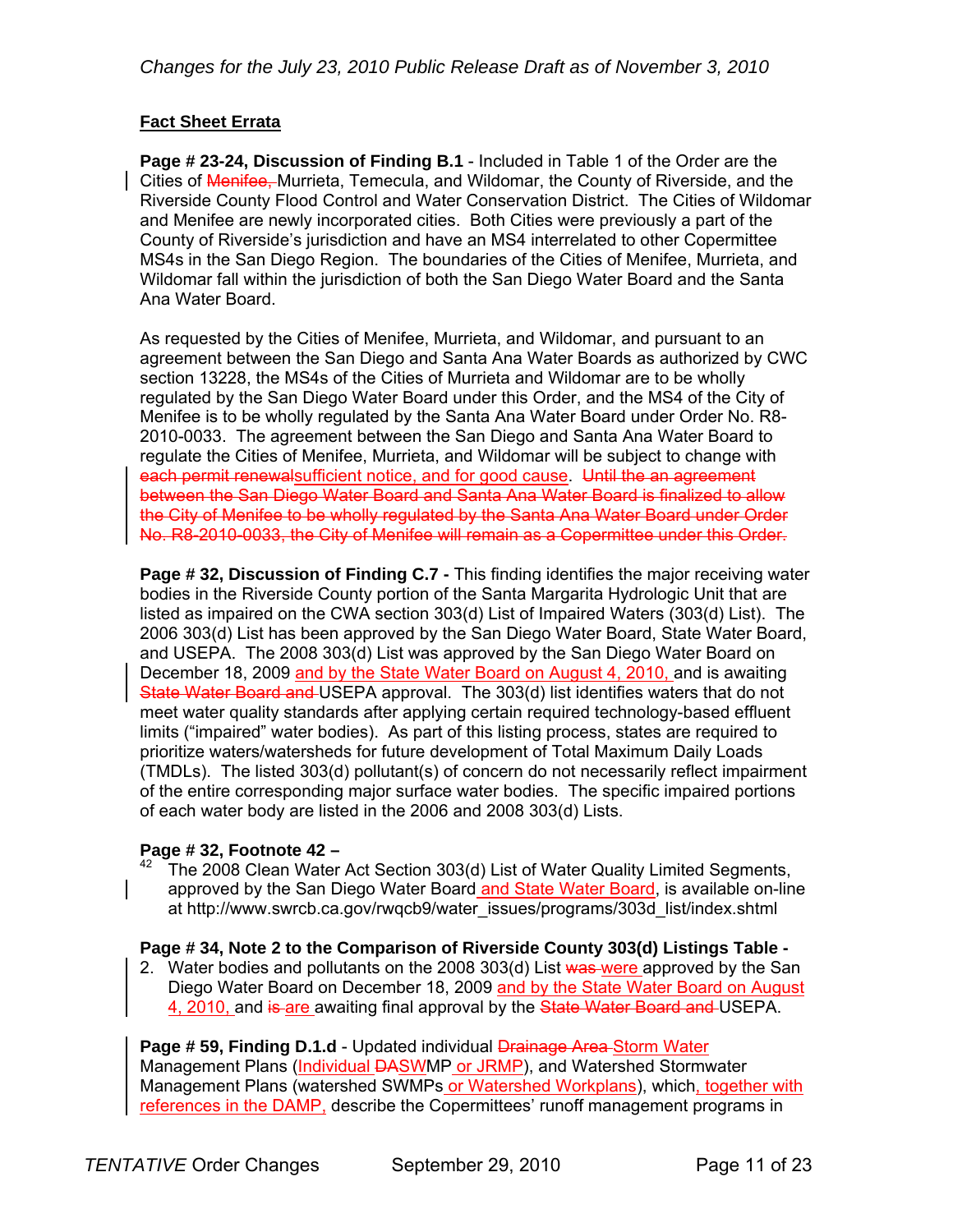their entirety, are needed to guide the Copermittees' runoff management efforts and aid the Copermittees in tracking runoff management program implementation. Hereinafter, the individual DASWMP is referred to as the JRMPs and the Watershed SWMP is referred to as the Watershed Workplan. It is practicable for the Copermittees to update the JRMPs and Watershed Workplans within the timeframe specified in this Order, since significant efforts to develop these programs have already occurred.

**Page # 93, Finding E.5 -** Section 303(d)(1)(A) of the CWA requires that "Each state shall identify those waters within its boundaries for which the effluent limitations…are not stringent enough to implement any water quality standard (WQS) applicable to such waters." The CWA also requires states to establish a priority ranking of impaired waterbodies known as Water Quality Limited Segments and to establish Total Maximum Daily Loads (TMDLs) for such waters. This priority list of impaired waterbodies is called the Section 303(d) List. The 2006 303(d) List was approved by the State Water Board on October 25, 2006. On June 28, 2007 the 2006 303(d) List for California was given final approval by the USEPA. The 303(d) List was recently updated, and on December 16, 2009 the 2008 303(d) List was approved by the San Diego Water Board. The 2008 303(d) List for the San Diego Region was approved by the State Water Board on August 4, 2010. The 2008 303(d) List is awaiting State Water Board and USEPA approval.

**Page # 93, Footnote 153 –** 153 The 2008 Clean Water 303(d) List of Water Quality Limited Segments, <sup>153</sup> The 2008 Clean Water Act Section 303(d) List of Water Quality Limited Segments, approved by the San Diego Water Board and State Water Board, is available on-line at http://www.swrcb.ca.gov/rwqcb9/water\_issues/programs/303d\_list/index.shtml

**Page # 98, Finding E.9** - Storm water discharges from developed and developing areas in Riverside County are significant sources of certain pollutants that can cause, may be causing, threatening to cause or contributing to water quality impairment in the waters of Riverside County. Furthermore, as delineated in the CWA section 303(d) list in Table 2, the San Diego Water Board has found that there is a reasonable potential that municipal storm water and non-storm water discharges from MS4s cause or may cause or contribute to an excursion above water quality standards for the following pollutants: Indicator Bacteria (including Fecal Coliform and E. Coli), Copper, Manganese, Iron, Chlorpyrifos, Diazinon, Sulfates, Phosphorous, Nitrogen, Total Dissolved Solids (TDS), and Toxicity, and Turbidity. In accordance with CWA section  $303(d)$ , the San Diego Water Board is required to establish TMDLs for these pollutants to these waters to eliminate impairment and attain water quality standards. Therefore, certain early pollutant control actions and further pollutant impact assessments by the Copermittees are warranted and required pursuant to this Order.

**Page #98-99, Discussion of Finding E.9 -** The CWA also requires states to establish a priority ranking of impaired water bodies known as Water Quality Limited Segments and to establish Total Maximum Daily Loads (TMDLs) for such waters. This priority list of impaired water bodies is called the 303(d) List. The current 303(d) List was approved by the State Water Board on October 25, 2006. On June 28, 2007 the 2006 303(d) List for California was given final approval by USEPA. Every two years the State of California is required by CWA section 303(d) and 40 CFR(130.7) to develop and submit to the USEPA for approval an updated 303(d) list of impaired water bodies. The San Diego Water Board recently updated the 303(d) List and adopted the 2008 303(d) List on December 16, 2009. The 2008 303(d) List for the San Diego Region was approved by the State Water Board on August 4, 2010. The 2008 303(d) List is awaiting approval by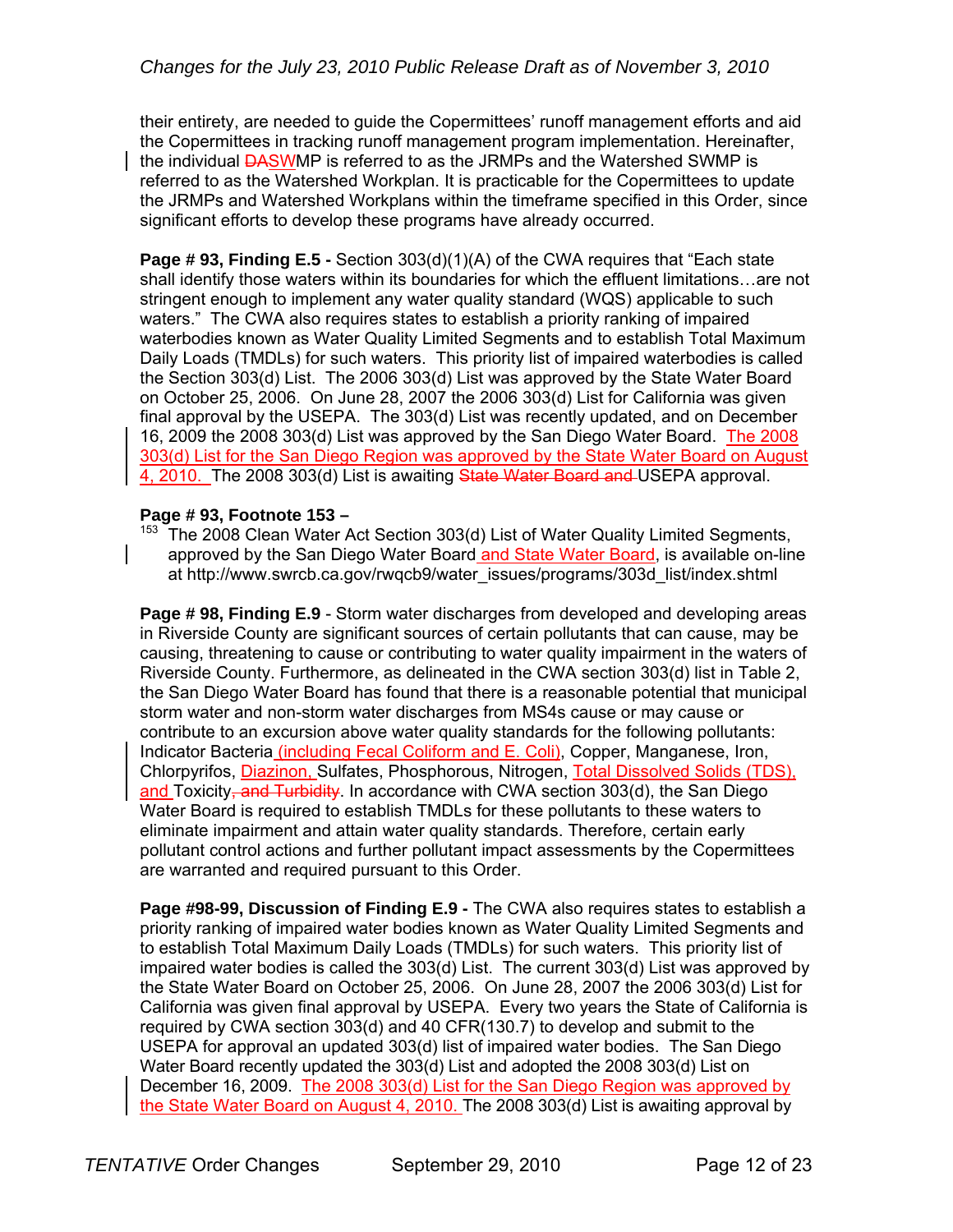the State Water Board and USEPA. The number of water bodies listed as impaired in the Riverside County portion of the Santa Margarita Hydrologic Unit increased from 6 water bodies (13 water body / pollutant combinations) on the 2006 303(d) List to 9 water bodies (49 water body / pollutant combinations) on the 2008 303(d) List, indicating the receiving water quality has been degraded further (see Table 2).

**Page # 99, Footnote 158 –**<br><sup>158</sup> The 2008 Clean Water Act Section 303(d) List of Water Quality Limited Segments, approved by the San Diego Water Board and State Water Board, is available on-line at http://www.swrcb.ca.gov/rwqcb9/water\_issues/programs/303d\_list/index.shtml

**Page # 121, Section C** - The maximum daily action level (MDAL) and average monthly action level (AMAL) will be based on the most limiting of the acute and chronic LTA, in the case for copper chromium VI the most limiting LTA is the acute of 5.23 ug/L.

**Page # 144, Section F.1.h** – In addition to the control measures that must be included in the HMP to prevent or minimize hydromodification effects from Priority Development Projects, section F.1.h.(2) requires the HMP to include additional management measures to that can be used on Priority Development Projects based on a prioritized consideration of the following elements in this order:

**Page # 144-145, Section F.1.h** – The San Diego Water Board recognizes that fully achieving post-project runoff flow rates and durations that do not exceed predevelopment (naturally occurring) runoff flow rates and durations on redevelopment projects with existing impervious surfaces may be challenging. Thus, section F.1.h.(3) has been included to allow the Copermittees to propose, as part of the HMP, a waiver program specifically for Priority Development Projects that are redevelopment projects, as defined by section F.1.d.(1)(b). Because redevelopment projects may not be able to achieve post-project runoff flow rates and durations that do not exceed pre-development (naturally occurring) runoff flow rates and durations through onsite management and control measures, offsite mitigation measures may be required. Redevelopment projects, however, must be able to achieve post-project runoff flow rates and durations that are less than or equal to pre-project and down to pre-development runoff flow rates and durations to be eligible to receive a waiver under the program. For a redevelopment project, the pre-project runoff flow rates and durations are those currently being discharged by the existing development prior to the redevelopment project being built. Meeting pre-project runoff flow rates and durations is usually a less stringent performance criteria than meeting the pre-development runoff flow rates and durations. Implementing BMPs to meet the pre-project flow rates and durations is significantly easier and cheaper for a redevelopment project compared to meeting pre-development flow rates and durations. If a project is granted a waiver, the estimated incremental hydromodification impacts from not achieving the pre-development (naturally occurring) runoff flow rates and durations for the project site must be fully mitigated with offsite mitigation. Offsite mitigation measures may include utilizing regional hydrologic control measures (e.g., regional detention or infiltration basins) or rehabilitation of stream channels to achieve sustainable channel configurations.

**Page # 155, Section F.3.a.(10)** - (Copermittee Maintained Unpaved Roads Maintenance) requires the Copermittees to implement or require implementation of BMPs for erosion and sediment control during and after maintenance activities on the unpaved roads that the Copermittees are responsible for maintaining, particularly in or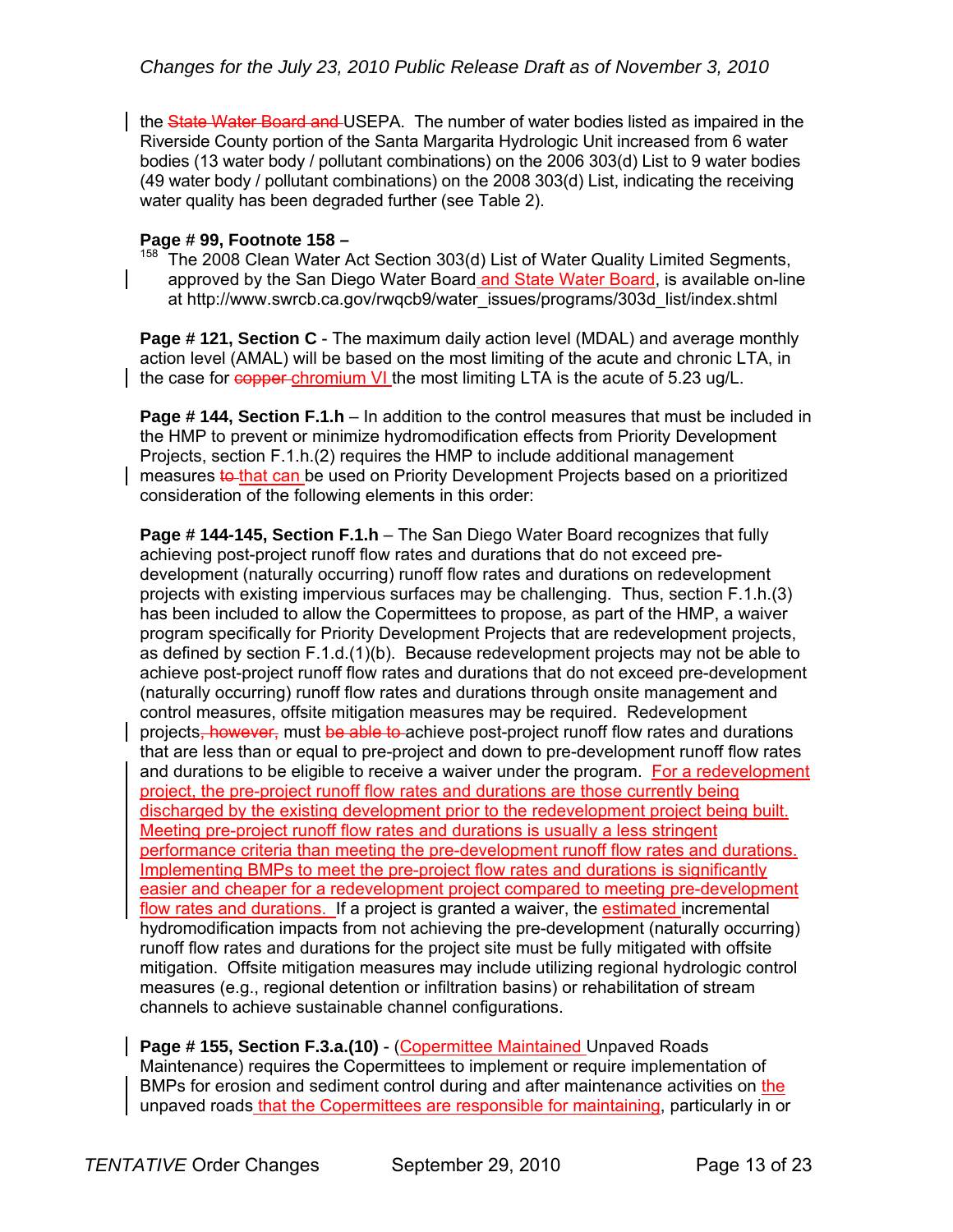adjacent to stream channels or wetlands. As discussed for Finding D.1c, source control BMPs for unpaved roads are needed to minimize the discharge of sediment to the MS4s and receiving waters. There are several guidance documents available (see Discussion for Finding D.1.c) that include BMPs that can be readily implemented by the Copermittees for the development of new unpaved roads. This requirement is necessary to ensure the Copermittees minimize the discharge of sediment from their unpaved roads used for their maintenance activities.

**Page # 158, Section F.3.b.(4)** - The Order also requires that inspections include review of BMP implementation plans if the site uses or is required to use such a plan, and the review of facility monitoring data if the site monitors its runoff. BMP implementation plans do not include SSMPs required pursuant to section F.1.d. If a facility is not required to have a BMP implementation plan or required to collect monitoring data, the inspection does not need to include a review of this information. BMP implementation plans and monitoring data are expected to be available for any facility that is covered under the General Industrial Permit. The BMP implementation plans and monitoring data can provide the inspector pertinent information that can be used during the visual inspection of the facility (e.g., BMPs implemented, maintenance records for BMPs, pollutants in storm water runoff). The Copermittees' inspectors have the discretion to determine the depth and detail of the review and use of the information in conducting the inspection.

**Page # 158-159, Section F.3.b.(4)** – Delete the following paragraph:

An additional notification to the San Diego Water Board regarding industrial sites has been added. Copermittees are required to annually notify the San Diego Water Board of industrial sites that have suspected violations. This was added to enhance San Diego Water Board and Copermittee communication and coordination in regulating industrial sites. Information may be provided as part of the JRMP annual report if submitted prior to the rainy season.

**Page # 159, Section F.3.b.(6)** – Add the following section after the end of Section F.3.b.(4):

**Section F.3.b.(6)** (Reporting of Non-Compliant Sites) has been added as additional notification to the San Diego Water Board regarding commercial and industrial sites. Copermittees are required to annually notify, prior to the rainy season, the San Diego Water Board of commercial and industrial sites that have any unresolved high level enforcement actions. This was added to enhance San Diego Water Board and Copermittee communication. Information may be provided as part of the JRMP annual report if submitted prior to the rainy season.

**Page # 174, Section I.2** – includes, by reference to Santa Ana Water Board Order No. R8-2010-0033, including the relevant sections of the fact sheet and findings (and subsequent revisions), the requirements and WLAs assigned to the MS4s for the Lake Elsinore/Canyon Lake (San Jacinto Watershed) Nutrient TMDLs that are being implemented for the Santa Ana Water Board. Because the San Jacinto Watershed is within the boundaries of the Santa Ana Water Board's region, the Lake Elsinore/Canyon Lake Nutrient TMDLs and its requirements must be implemented by the Cities of Murrieta and Wildomar for the areas within their jurisdictions located in the Santa Ana Region (Region 8).

**Page # 192, Section II.A.1** – 1. All events must now include: Biological Oxygen Demand, 5-day Chemical Oxygen Demand, Total Organic Carbon, Dissolved Organic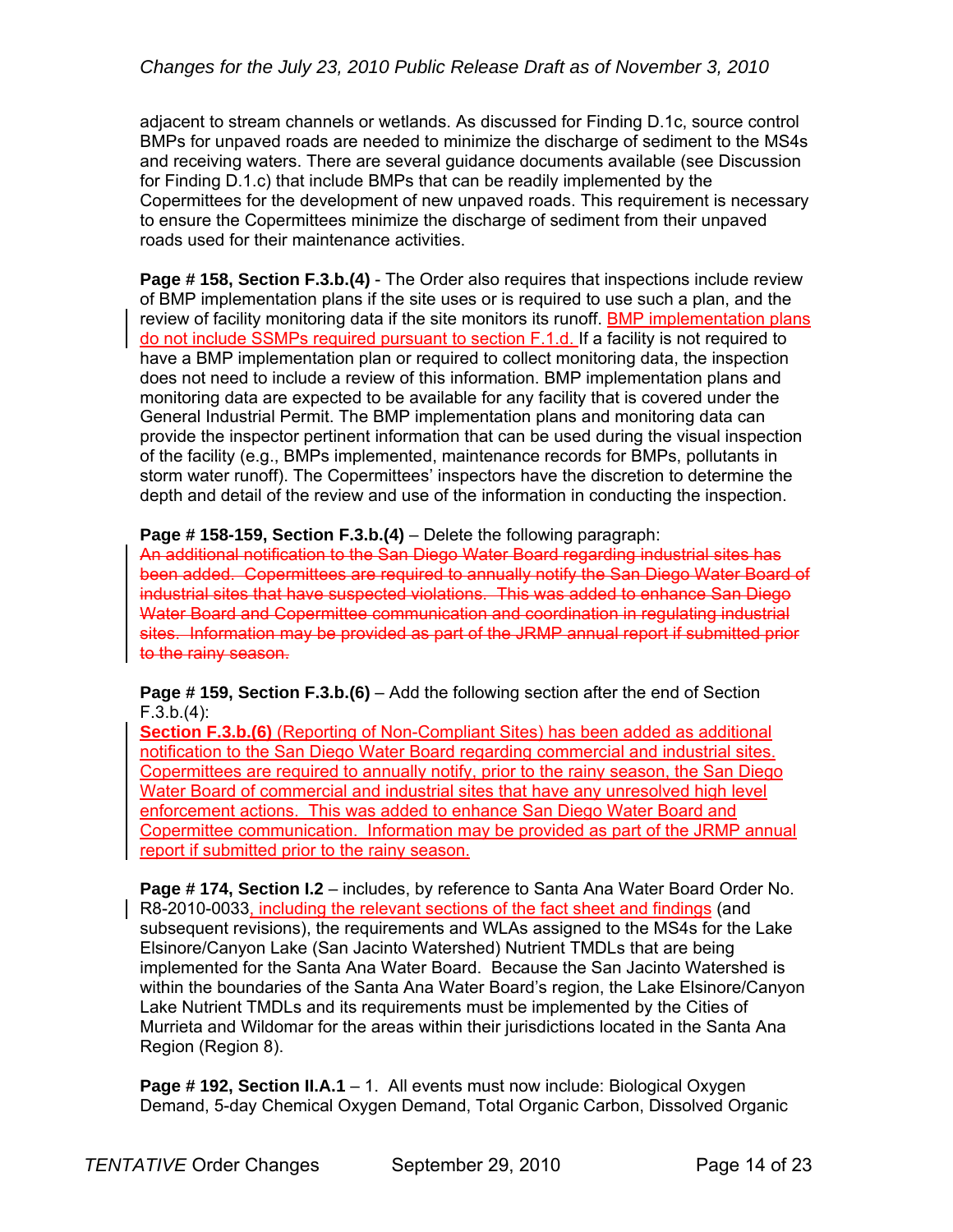Carbon. These are specifically required by 40 CFR 122.26(d)(2)(iii)(A) and (B), but were omitted from collection and reporting required by Order No. R9-2004-001.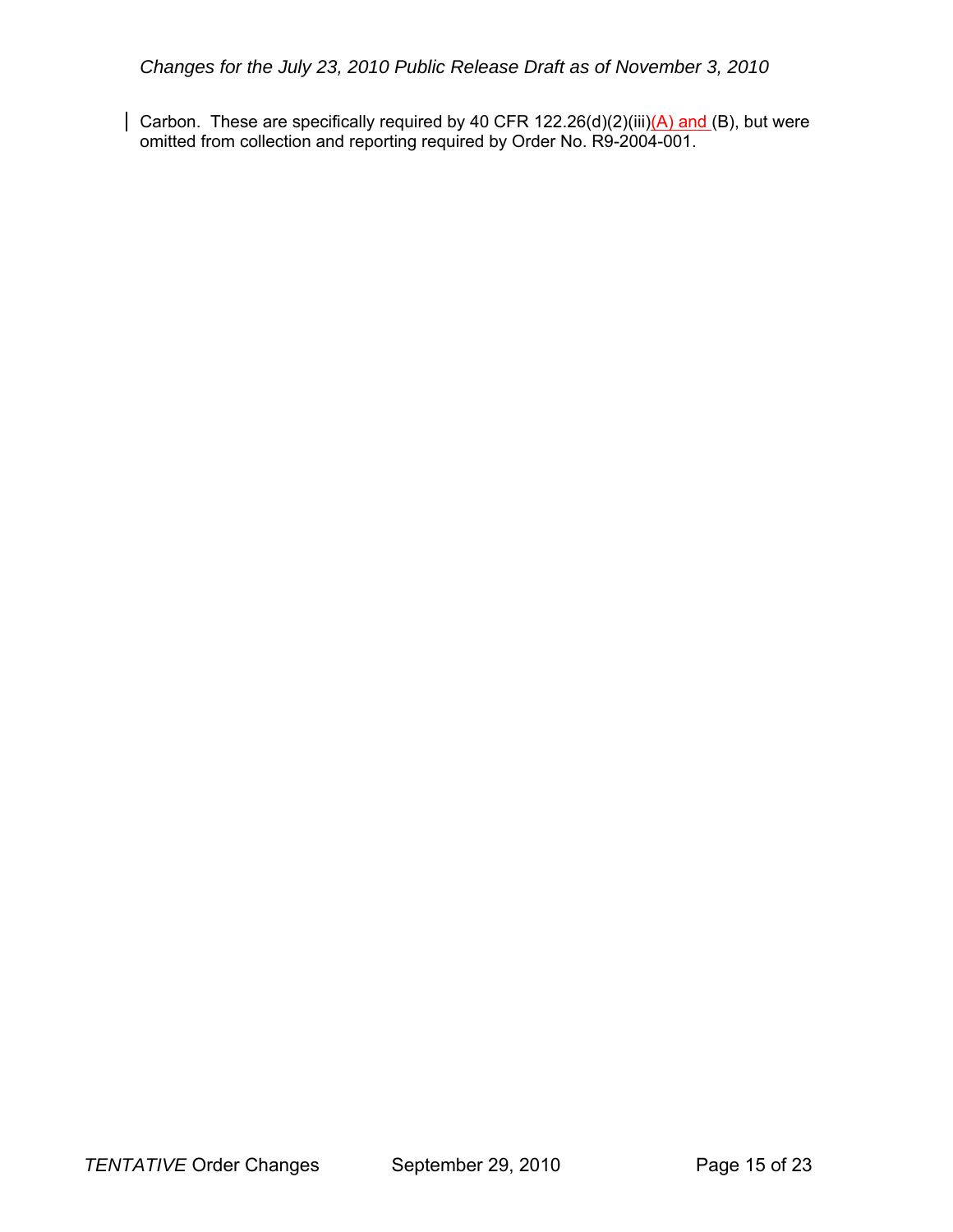### **Permit Updates**

**Page # 1, Finding A.3** – This Order is consistent with the following precedential Orders adopted by the State Water Board addressing MS4 NPDES Permits: Order 99-05, Order WQ-2000-11, Order WQ 2001-15, and Order WQO 2002-0014<del>, and Order WQ 2009-</del> 0008 (SWRCB/OCC FILE A-1780).

**Page # 1, Finding A.3** – Add the following as a footnote to the end of the finding: In July 2010, the court in Los Angeles County v. State Water Resources Control Board remanded the Los Angeles Water Board's MS4 permit underlying Order WQ 2009-0008 for procedural reasons occurring during the permit adoption process. The court did not evaluate or rule upon the substantive findings and reasoning set forth in Order WQ 2009-0008. The State Water Board rescinded and voided Order WQ 2009-0008 to comply with the court's order. While the San Diego Water Board may no longer cite Order WQ 2009-0008, the San Diego Water Board has independently considered whether the requirement to eliminate non-stormwater discharges is subject to the MEP standard. The San Diego Water Board concludes that the MEP standard does not apply to non-stormwater discharges for the same reasons expressed by the State Water Board.

**Page # 1, Finding A.4** - The Fact Sheet / Technical Report for the Order No. R9-2010- 0016, NPDES No. CAS0108766, Waste Discharge Requirements for Discharges from the MS4s Draining the County of Riverside, the Incorporated Cities of Riverside County, and the Riverside County Flood Control and Water Conservation District within the San Diego Region, includes cited regulatory and legal references and additional explanatory information and data in support of the requirements of this Order. This information, including any supplements thereto, and any response to comments on the Tentative Orders, is hereby incorporated by reference into these findings.

**Page #28, Section F.1.c.(6)** – Infiltration and Groundwater Protection To protect groundwater quality, each Copermittee must apply restrictions to the use of treatment control BMPs that are designed to primarily function as large, centralized infiltration devices (such as large infiltration trenches and infiltration basins). Such restrictions must be designed so that the use of such infiltration treatment control BMPs does not cause or contribute to an exceedance of groundwater quality objectives and must be fully protective of downstream water rights. At a minimum, each treatment control BMP designed to primarily function as a centralized infiltration device must meet the restrictions below, unless the Developemnta Project demonstrates to the Copermittee that a restriction is not necessary to protect groundwater quality. The Copermittees may collectively or individually develop alternative restrictions on the use of treatment control BMPs which are designed to primarily function as centralized infiltration devices. Alternative restrictions developed by the Copermittees can partially or wholly replace the restrictions listed below. The restrictions do not apply to small infiltration systems dispersed throughout a development project.

**Page # 29, Section F.1.c.(8)** - Rain water harvesting and water reuse, where feasible, must be implemented encouraged as part of the site design and construction to reduce pollutants in storm water discharges to the MEP, and to supplement offsite beneficial uses.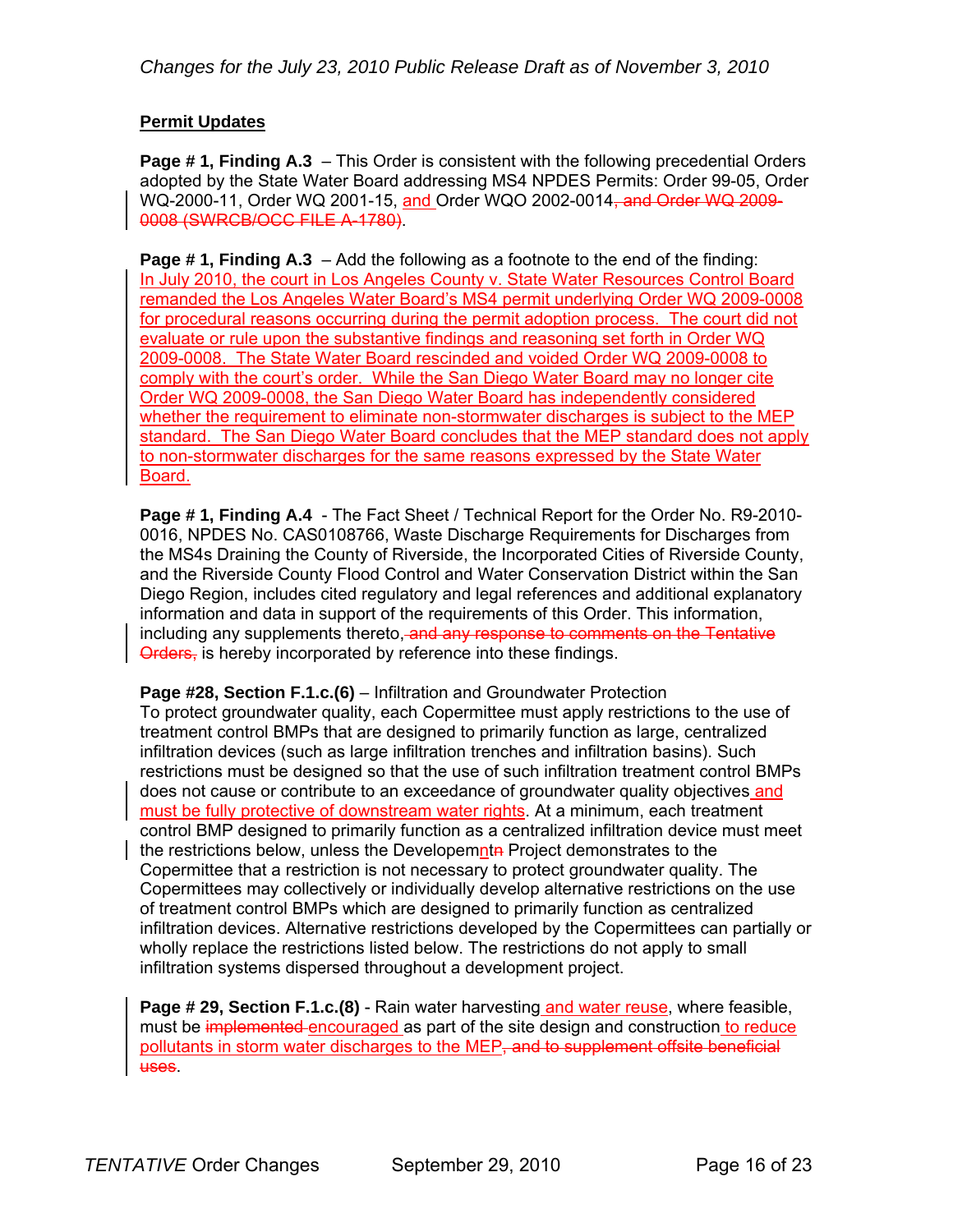**Page # 33, Section F.1.d.(4)(b)(iii)** - Projects with low traffic areas and appropriate soil conditions must be constructed walkways, trails, overflow parking lots, alleys, or other low-traffic areas with permeable surfaces, such as pervious concrete, porous asphalt, unit pavers, and granular materials.

**Page # 33-34, Section F.1.d.(4)(c)(ii)** - If onsite retention<sup>14</sup> infiltration-LID BMPs are technically infeasible per section F.1.d.(7)(b), other LID BMPs may treat any volume that is not retained onsite provided that the total volume of the other LID BMPs, including pore spaces and pre-filter detention volume, are sized to hold at least 0.75 times the portion of the design storm capture volume that is not infiltrated retained onsite. The LID BMPs must be designed for an appropriate surface loading rate to prevent erosion, scour and channeling within the BMP.

**Page # 33, Section F.1.d.(4)(c)(ii) –** Insert footnote 14, for the word retention: Infiltration LID BMPs are the preferred method for onsite retention, but does not preclude the use and implementation of all other retention LID BMPs (e.g. evapotranspiration, evaporation, and/or harvest), where technically feasible, prior to considering biofiltration LID BMPs for treatment of the design capture volume that is not otherwise retained onsite.

**Page # 36, Section F.1.d.(7)(a)** - Prior to implementation, the LID waiver program must clearly exhibit that it will not allow Priority Development Projects to result in a net impact (after consideration of any mitigation) from pollutant loadings over and above the impact caused by projects meeting the onsite LID retention requirements;

**Page # 38-39, Section F.1.f.(1)** - Inventory of SSMP projects: Each Copermittee must develop and maintain a watershed-based database to track and inventory all projects constructed within their jurisdiction, that have a final approved SSMP (SSMP projects), and its structural post-construction BMPs within its jurisdiction implemented therein since July, 2005. LID BMPs implemented on a lot by lot basis in low density residential areas at single family residential houses, such as rain barrels, are not required to be tracked or inventoried.

**Page # 39, Section F.1.f.(2)(b)(iv)** – Delete the section:

(iv) At least 20 percent of all approved and inventoried SSMP projects must be inspected by the Copermittee annually;

**Page # 64, Section F.3.c.(5)** – Delete the section: (5) Privately Owned Unpaved Roads Maintenance

- (a) The Copermittees must require implementation of BMPs for erosion and sediment control during maintenance activities on privately owned unpaved roads, particularly in or adjacent to stream channels or wetlands.
- (b) The Copermittees must enforce their ordinances against illegal construction and maintenance grading activities on privately owned unpaved roads, so as to prevent impacts to water quality.

**Page # 66-67, Section F.4.b** - Each Copermittee must maintain an updated map of its entire MS4 and the corresponding drainage areas within its jurisdiction. The use of GIS is strongly encouraged. The MS4 map must include all segments of the storm sewer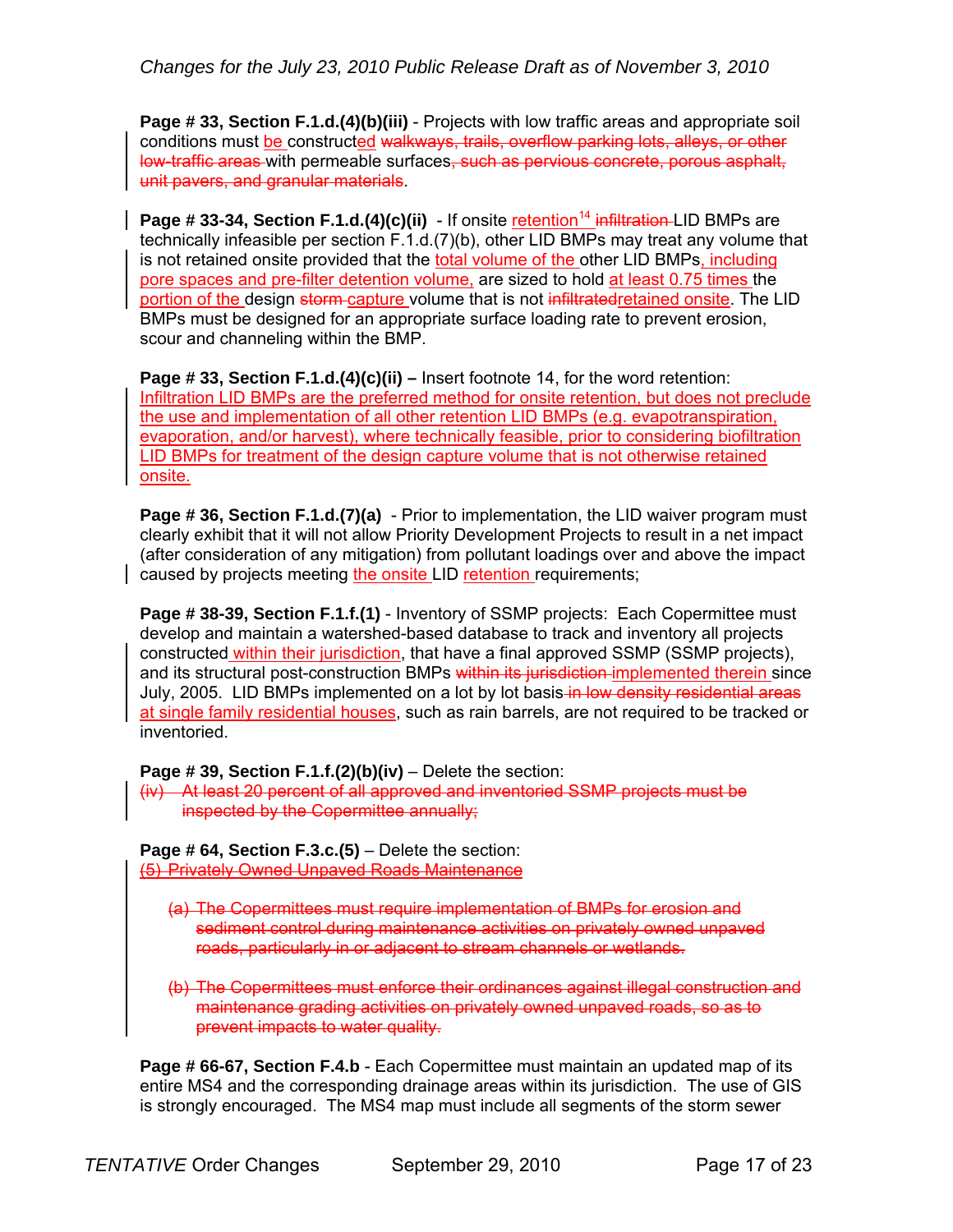system owned, operated, and maintained by the Copermittee, as well as all known locations of inlets that discharge and/or collect runoff into the Copermittee's MS4-all known locations of access points (i.e. manholes) to the Copermittee's MS4, all known locations of connections with other MS4s (e.g. Caltrans), and all known locations of all the outfalls that discharge runoff from the Copermittee's MS4. The accuracy of the MS4 map must be confirmed during dry weather field screening and analytical monitoring and must be updated at least annually. The MS4 map including any GIS layers must be submitted with the updated JRMP.

**Page # 69, Section F.6** - Each Copermittee must implement education programs to (1) measurably increase the knowledge regarding MS4s, impacts of runoff on receiving waters, and potential BMP solutions for the target audience; and (2) to measurably change the behavior of target communities and thereby reduce pollutants in storm water discharges and eliminate prohibited non-storm water discharges to MS4s and the environment. At a minimum, the education programs must meet the requirements of this section and address the following target communities:

- Copermittee Departments and Personnel
- New Development / Redevelopment Project Applicants, Developers, Contractors, Property Owners, and other Responsible Parties
- Construction Site Owners and Operators
- Commercial Owners and Operators
- Industrial Owners and Operators
- Residential Community and General Public
- Quasi-Governmental Agencies / Districts (i.e., educational institutions, water districts, sanitation districts, etc.)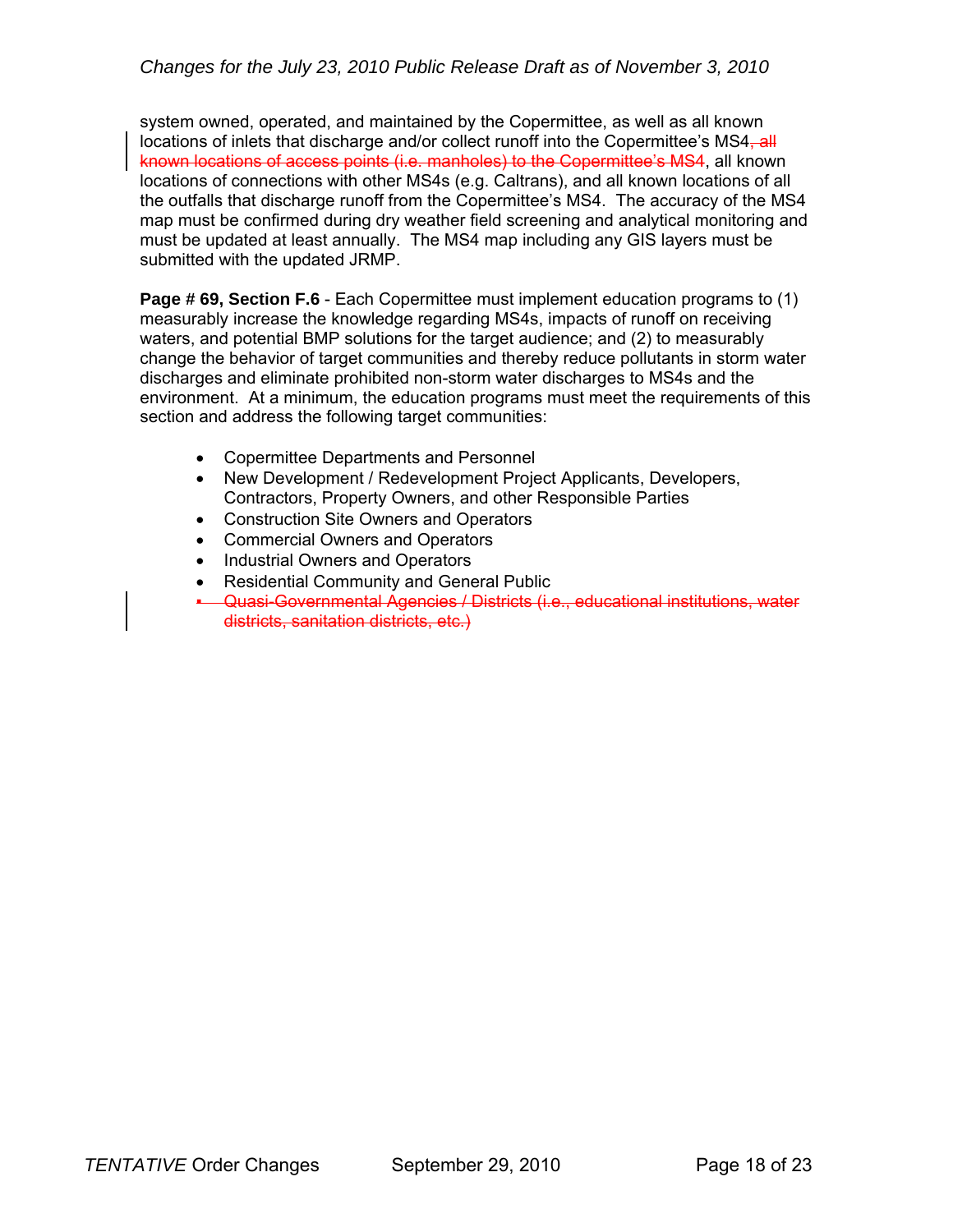### **Attachment Updates**

### **Page # C-7** - Add the following definition:

**Low Impact Development Best Management Practices (LID BMPs)** - LID BMPs include schedules of activities, prohibitions of practices, maintenance procedures, and other management practices to prevent or reduce the pollution of waters of the United States through storm water management and land development strategies that emphasize conservation and the use of on-site natural features integrated with engineered, small-scale hydrologic controls to more closely reflect pre-development hydrologic functions. LID BMPs include retention practices that do not allow runoff, such as infiltration, rain water harvesting and reuse, and evapotranspiration. LID BMPs also include flow-through practices such as biofiltration that may have some discharge of storm water following pollutant reduction.

### **Page # E-5, Section II.A.1, Table 1** -

Table 1. Analytical Testing for Mass Loading (II.A.1) and Stream Assessment (II.A.2)

| <b>Conventionals, Nutrients,</b><br><b>Hydrocarbons</b>                                                                                                                                                                                                                                                                                                                                                                                                                                                                                                                                                                                                                                                                         | <b>Pesticides</b>                                                                                                | <b>Metals (Total and</b><br>Dissolved)                                                                                                                                                                                                                                                                                                  | <b>Bacteriological</b><br>(mass loading)                                            |
|---------------------------------------------------------------------------------------------------------------------------------------------------------------------------------------------------------------------------------------------------------------------------------------------------------------------------------------------------------------------------------------------------------------------------------------------------------------------------------------------------------------------------------------------------------------------------------------------------------------------------------------------------------------------------------------------------------------------------------|------------------------------------------------------------------------------------------------------------------|-----------------------------------------------------------------------------------------------------------------------------------------------------------------------------------------------------------------------------------------------------------------------------------------------------------------------------------------|-------------------------------------------------------------------------------------|
| <b>Total Dissolved Solids</b><br>$\bullet$<br><b>Total Suspended Solids</b><br>$\bullet$<br>Turbidity<br>$\bullet$<br><b>Total Hardness</b><br>pH<br><b>Specific Conductance</b><br>$\bullet$<br>Temperature<br>$\bullet$<br>Dissolved Oxygen<br>٠<br><b>Total Phosphorus</b><br>$\bullet$<br><b>Dissolved Phosphorus</b><br>$\bullet$<br>Nitrite*<br>٠<br>Nitrate*<br>$\bullet$<br>Total Kjeldahl Nitrogen<br>٠<br>Ammonia<br>$\bullet$<br><b>Biological Oxygen</b><br>$\bullet$<br>Demand, 5-day<br><b>Chemical Oxygen Demand</b><br>٠<br><b>Total Organic Carbon</b><br>$\bullet$<br><b>Dissolved Organic Carbon</b><br>$\bullet$<br>Methylene Blue Active<br>$\bullet$<br>Substances<br>Oil and Grease<br>Sulfate<br>$\ast$ | <b>Diazinon</b><br>$\bullet$<br>Chlorpyrifos<br>$\bullet$<br>Malathion<br>$\bullet$<br>Carbamates<br>Pyrethroids | Arsenic<br>$\bullet$<br>Cadmium<br>$\bullet$<br><b>Total Chromium</b><br>$\bullet$<br>Hexavalent<br>$\bullet$<br>Chromium <sup>**</sup><br>Copper<br>٠<br>Lead<br>$\bullet$<br>Iron<br>$\bullet$<br>Manganese<br>$\bullet$<br><b>Nickel</b><br>$\bullet$<br>Selenium<br>Zinc<br>$\bullet$<br>Mercury<br>Silver<br>Thallium<br>$\bullet$ | E. coli<br>$\bullet$<br>Fecal<br>$\bullet$<br>Coliform<br>Enterococcus<br>$\bullet$ |
| Nitrate and nitrate-nitrite may be combined and reported as nitrate + nitrite.<br>Hexavalent Chromium sampling must occur only for mass loading stations for the 1 <sup>st</sup> wet<br>weather event and 1 dry weather event.                                                                                                                                                                                                                                                                                                                                                                                                                                                                                                  |                                                                                                                  |                                                                                                                                                                                                                                                                                                                                         |                                                                                     |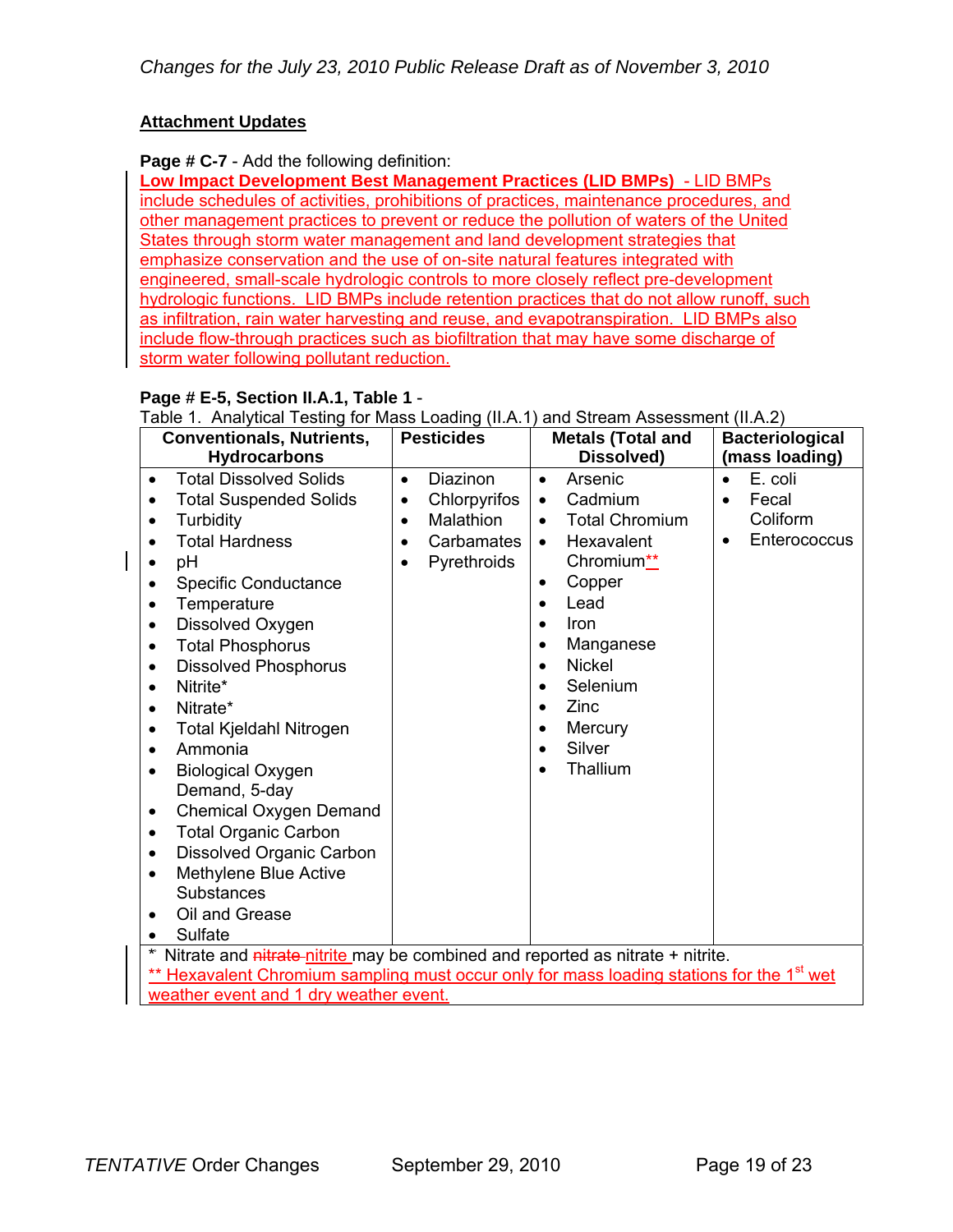**Page # E-6, Section II.A.2.a** – ... The two existing mass loading stations at Murrieta and Temecula Creeks must continue to be monitored. Copermittees may propose, for San Diego Water Board review and approval, changing the location of stream assessment monitoring stations where the mass loading stations location has changed pursuant to section II.A.1.a. Two reference stream assessment stations, including the existing Adobe Creek station, must be identified, sampled, monitored, and analyzed.

**Page # E-7, Section II.A.2.b** - Frequency: Stream assessment stations must be monitored in May or June (to represent the influence of wet weather on the communities) and September or October (to represent the influence of dry weather flows on the communities). The timing of monitoring of stream assessment stations located at mass loading stations must coincide with dry weather monitoring of those mass loading stations.

### **Page # E-22, Section II.E** -

Add the following special study to the end of Section II.E:

7. Stormwater Monitoring Coalition (SMC) Regional Monitoring of Southern California Coastal Watersheds:

The Copermittees must implement the monitoring program developed by the SMC for Regional Monitoring of the southern California coastal watersheds within the Santa Margarita Hydrologic Unit. Each Copermittee must evaluate the results of the monitoring program within and downstream of their jurisdiction and integrate the results into program assessments and modifications.

**Page # E-25, Section III.A.2** - Monitoring Annual Report: The Principal Copermittee must submit the Receiving Waters and MS4 Discharge Monitoring Annual Report to the San Diego Water Board on October 1 of each year, beginning on **October 1, 2013**. Receiving Waters and MS4 Discharge Monitoring Annual Reports must include monitoring conducted under the previous fiscal year, and must meet the following requirements:

**Page # E-27, Section III.A.4** - Following completion of an annual cycle of monitoring in October, the Copermittees must make the monitoring data and results available to the San Diego Water Board at the San Diego Water Board's request. Following completion of the annual cycle of monitoring, the Copermittees must upload monitoring data and results into the California Environmental Data Exchange Network (CEDEN)<sup>15</sup>.

Footnote 15: http://www.ceden.org/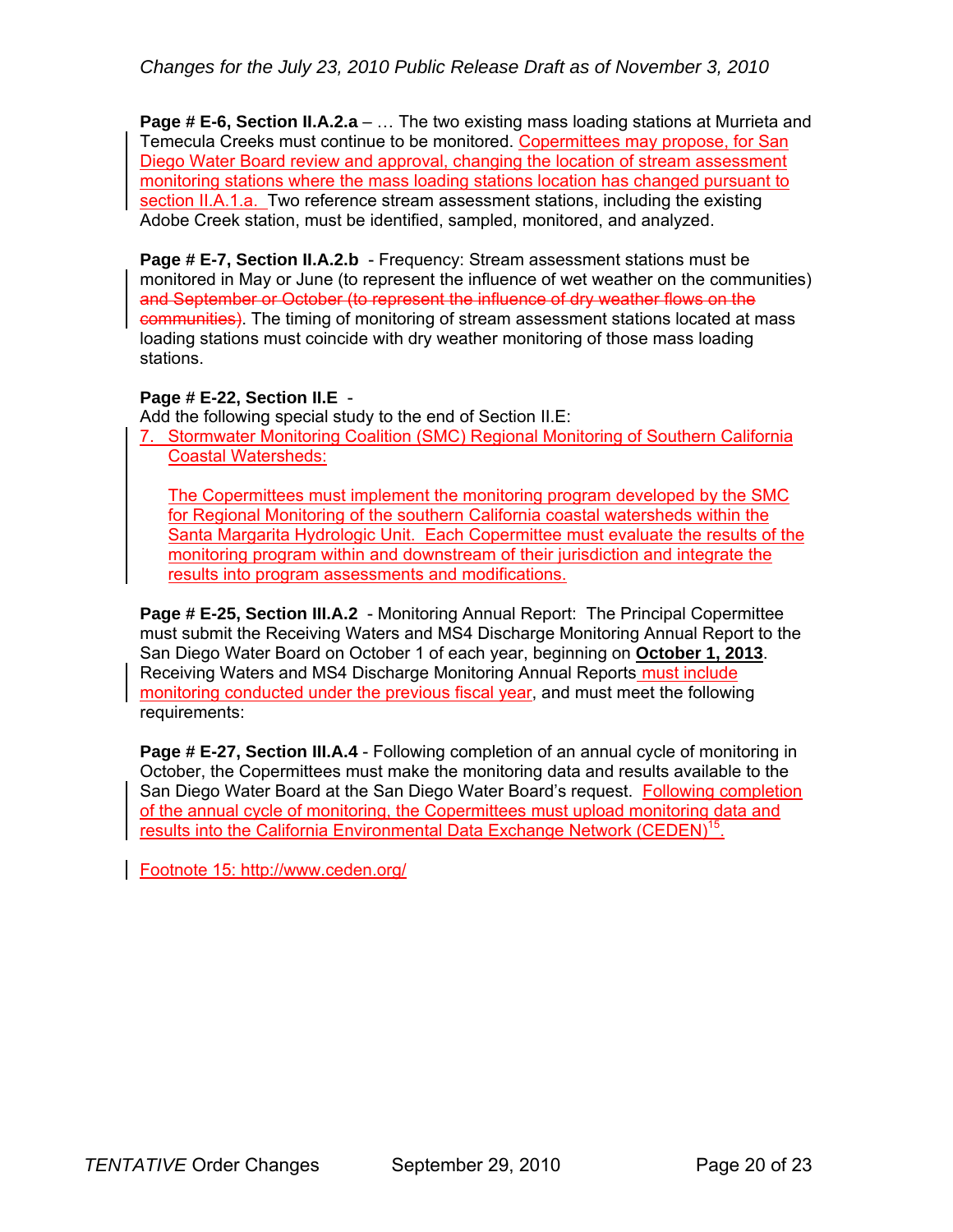### **Fact Sheet Updates**

### **Page # 5, Section II** -

| <b>Copermittees</b>             |                                       |
|---------------------------------|---------------------------------------|
| 1. City of Murrieta             | 4. County of Riverside                |
| 2. City of Temecula             | 5. Riverside County Flood Control and |
| 3. City of Wildomar             | <b>Water Conservation District</b>    |
| $C$ ity of Manifag <sup>1</sup> |                                       |

**Page # 5, Footnote 1** – Delete the footnote:

<sup>4</sup> Until an agreement to transfer the regulatory oversight of the City of Menifee's MS4 to the California Regional Water Quality Control Board, Santa Ana Region under Order No. R8-2010-0033 is finalized, the City of Menifee is included as a Copermittee under Order No. R9-2010-0016.

**Page # 22, Finding A.4** - The Fact Sheet / Technical Report for the Order No. R9-2010- 0016, NPDES No. CAS0108766, Waste Discharge Requirements for Discharges from the MS4s Draining the County of Riverside, the Incorporated Cities of Riverside County, and the Riverside County Flood Control and Water Conservation District within the San Diego Region, includes cited regulatory and legal references and additional explanatory information and data in support of the requirements of this Order. This information, including any supplements thereto, and any response to comments on the Tentative Orders, is hereby incorporated by reference into these findings.

**Page # 45, Discussion of Finding C.14** - The State Water Board's recently recognized precedential in order (Order WQ 2009-0008) affirming a Los Angeles County MS4 permit modification, consistent with USEPA's prior interpretations, recognizes that "[n]either the Clean Water Act nor the federal storm water regulations define 'non-storm water.' 'Illicit discharge' is defined as any discharge to an MS4 'not composed entirely of storm water.' Thus, 'illicit discharge' is the most nearly applicable definition of 'non-storm water' found in federal law and is often used interchangeably with that term." In July 2010, the court in Los Angeles County v. State Water Resources Control Board remanded the Los Angeles Water Board's MS4 permit underlying Order WQ 2009-0008 for procedural reasons occurring during the permit adoption process. The court did not evaluate or rule upon the substantive findings and reasoning set forth in Order WQ 2009-0008. The State Water Board rescinded and voided Order WQ 2009-0008 to comply with the court's order. While the San Diego Water Board may no longer cite Order WQ 2009- 0008, the San Diego Water Board has independently considered whether the requirement to eliminate non-stormwater discharges is subject to the MEP standard. The San Diego Water Board concludes that the MEP standard does not apply to nonstormwater discharges for the same reasons expressed by the State Water Board.

**Page # 96, Finding E.6** – Add the following paragraph at the end of the discussion of Finding E.6:

The San Diego Water Board recognizes that the Commission on State Mandates recently found that certain provisions within two municipal storm water permits constituted reimbursable state mandates within the meaning of the California Constitution. The Commission did not determine the validity of those provisions; it only determined that the State must reimburse the claimants for the costs of implementing

 $\overline{a}$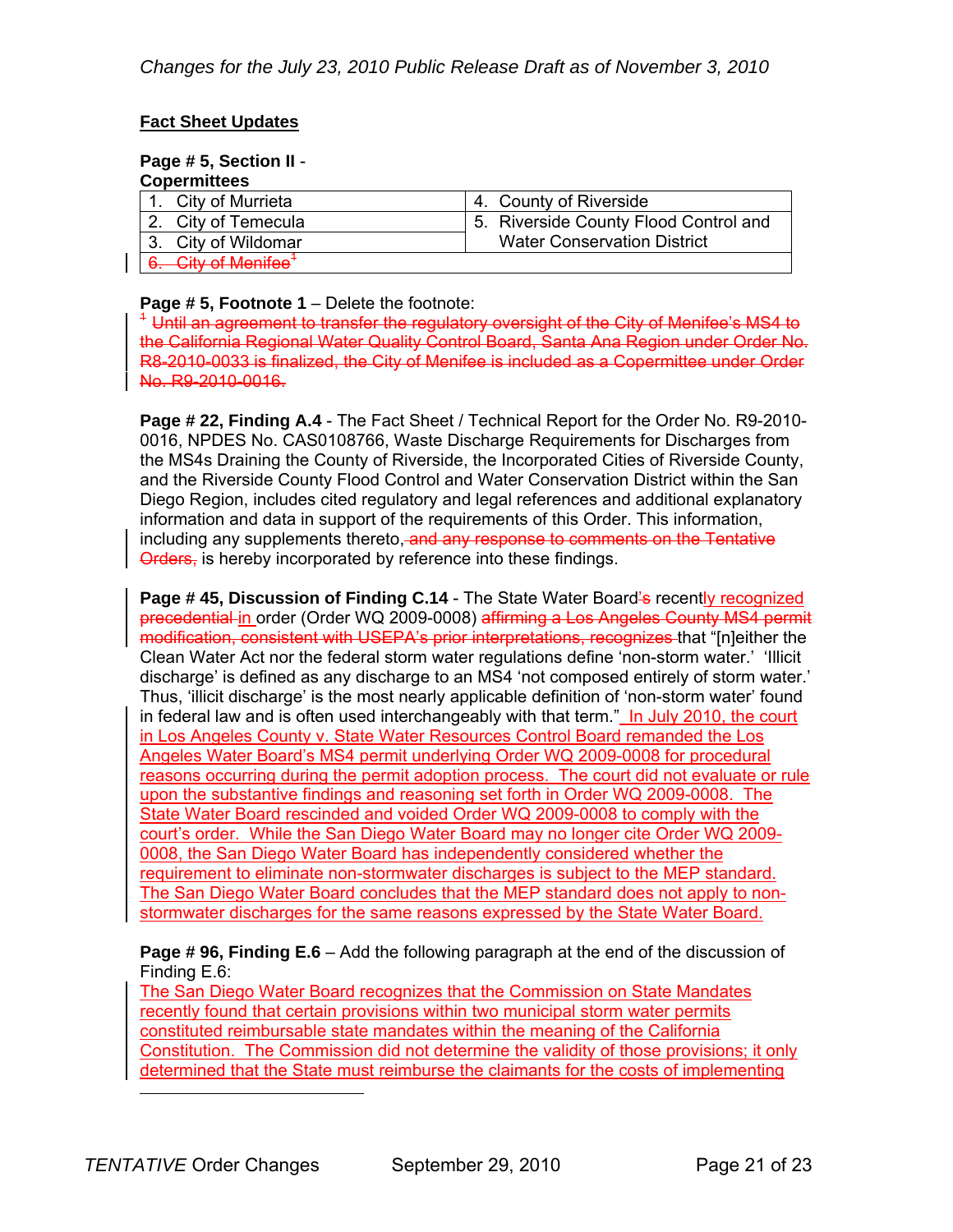those provisions. The decisions directly affect only the municipal storm water permits identified in the two test claims. That is, the effect of the decisions is limited to the provisions of Los Angeles Water Board Order 01-182 and San Diego Order R9-2007- 0001 identified by the Commission as reimbursable state mandates. No other municipal storm water permits or provisions therein are directly affected by the decisions and the San Diego Water Board is not precluded from adopting similar or identical provisions in the Tentative Order. Subsequent proceedings before the Commission to determine the local governments entitled to reimbursement and the amount of reimbursement are underway before the Commission. Separately, the State Water Board and San Diego and Los Angeles Water Boards have challenged these decisions in court.

**Page # 135, Section F.1.d.(4) - The Order provides the Copermittees with flexibility in** implementing the LID site design BMP requirements by providing a LID BMP waiver program. For Priority Development Projects where infiltration retention LID BMPs are not technically feasible for retaining all or part of the design capture volume on site without runoff, a waiver may be granted for the remaining portion of the design capture volume to be treated with other LID BMPs. The Riverside County Copermittees plan on allowing the implementation of the LID BMPs contained in the Riverside County LID Design Manual if infiltration-retention LID BMPs are found to be technically infeasible to retain all of the design capture volume. Other LID BMP design and guidance manuals that are acceptable to the Copermittees and/or San Diego Water Board may also be considered.

If infiltration retention LID BMPs and/or other LID BMPs are technically infeasible to retain and/or treat all or part of the design capture volume for a Priority Development Project, a waiver may be granted for the remaining portion of the design capture volume. The waiver would allow the remaining portion of the design capture volume to be treated with conventional treatment control BMPs and some form of mitigation.

**Page # 139, Section F.1.f** - To facilitate the tracking of BMP maintenance, each Copermittee must develop and maintain a database of Priority Development Projects subject to SSMP requirements (SSMP projects) and the post-construction BMPs implemented for each SSMP project. The inventory is not expected or required to include LID BMPs that are implemented on a lot by lot basis in low density residential areas at single family residential houses. The inventory, however, must include the post-construction BMPs for all other development or redevelopment SSMP project sites.

### **Page # 140, Section F.1.f** – Delete the following paragraph:

Twenty percent of all SSMP projects are required to be inspected by the Copermittees annually. If the number of high priority SSMP project sites is 20 percent or more of the total number of SSMP projects in the Copermittee's inventory, this requirement will be met. If, however, the number of high priority SSMP project sites is less than 20 percent of the total number of SSMP projects in the Copermittee's inventory, additional lower priority SSMP project sites must be inspected to make up the difference. Selection of the additional lower priority SSMP project sites will be at the discretion of the Copermittee, but are selected based on each site's potential threat to water quality.

Page # 160, Section F.3.c.(5) – Delete the section:

**Section F.3.c.(5)** (Privately Owned Unpaved Roads Maintenance) includes requirements for privately owned unpaved roads. The Copermittees must require